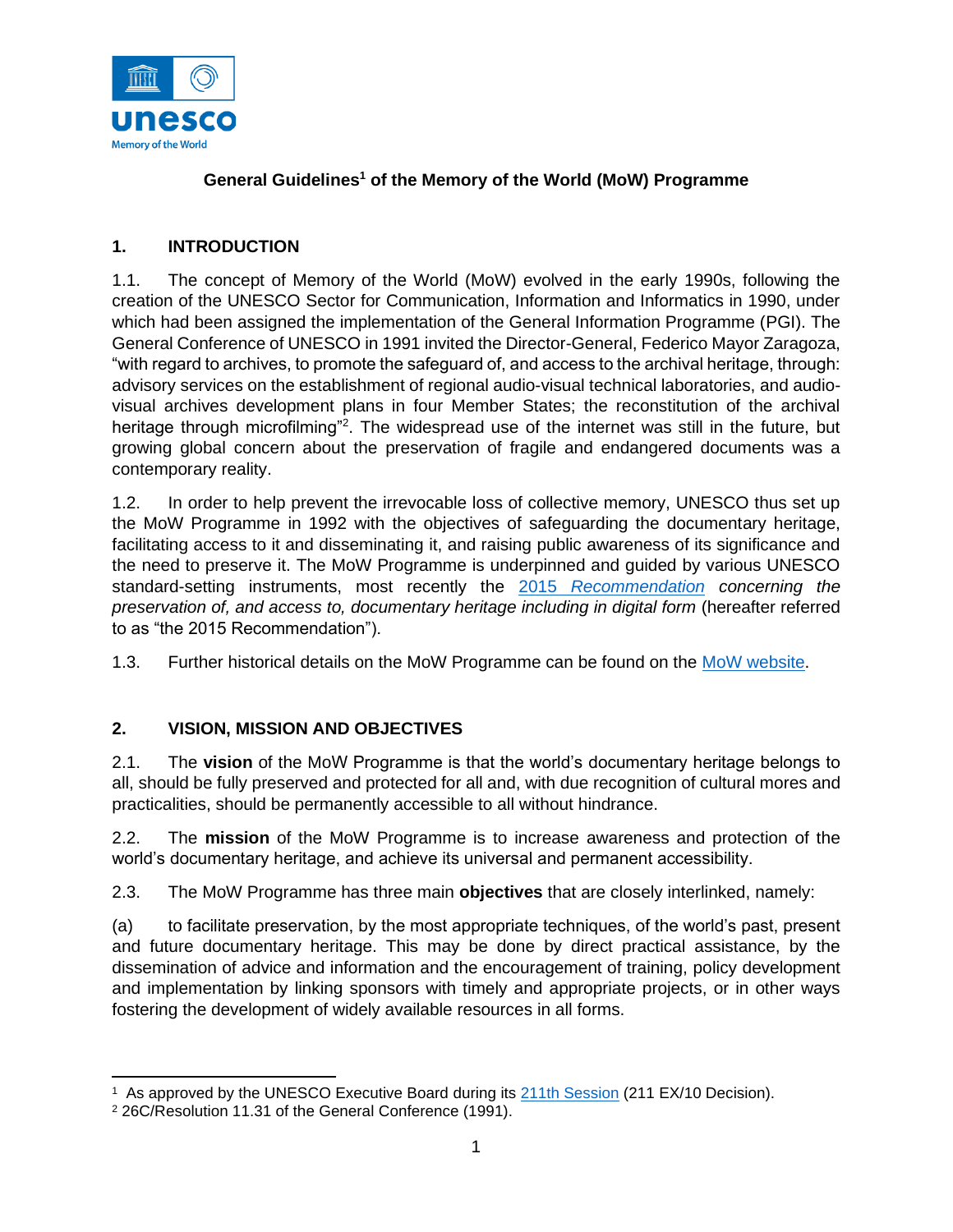

(b) to assist universal access to documentary heritage. This may be done by encouraging institutions and individuals holding documentary heritage to make it accessible as widely and equitably as possible, in analogue and/or digital form, as appropriate. This includes publications and products, and the placing of digitized copies and catalogues on websites. Where access has implications for owners or custodians, these are respected. For example, such implications may refer to legislative limitations on the accessibility of archives. They may also refer to cultural sensitivities, including indigenous communities' ownership or custodianship of their materials and their guardianship of access.

(c) to increase awareness worldwide of the existence and significance of documentary heritage and thereby foster dialogue and mutual understanding between people and cultures. This may be done by developing the MoW registers, the media, promotional and informational publications, exhibitions, prizes, awards, educational programmes and use of the MoW logo. Preservation and access, in and of themselves, not only complement each other, but also raise awareness, as demand for access stimulates preservation work.

2.4. In its pursuit of these three main objectives, the MoW Programme recognises that "history is an unending dialogue between the present and the past<sup>33</sup> or, in other words, the interaction between primary sources and their ongoing interpretation. The MoW Programme's concern is with the preservation and accessibility of primary sources, not with their interpretation or the resolution of historical disputes. That is appropriately the province of historians, researchers and other interested parties.

## **3. DEFINITIONS**

3.1. For the purposes of the present General Guidelines and as defined by the 2015 Recommendation, it is understood that:

3.1.1. A **document** is an object comprising analogue or digital informational content and the carrier on which it resides. It is preservable and usually moveable. The content may comprise signs or codes (such as text), images (still or moving) and sounds, which can be copied or migrated. The carrier may have important aesthetic, cultural or technical qualities. The relationship between content and carrier may range from incidental to integral.

3.1.2. **Documentary heritage** comprises those single documents – or groups of documents – of significant and enduring value to a community, a culture, a country or to humanity generally, and whose deterioration or loss would be a harmful impoverishment. Significance of this heritage may become clear only with the passage of time. The world's documentary heritage is of global importance and responsibility to all, and should be fully preserved and protected for all, with due respect to and recognition of cultural mores and practicalities. It should be permanently accessible and re-usable by all without hindrance. It provides the means for understanding social, political, and collective as well as personal history. It can help to underpin good governance and

<sup>3</sup> E H Carr, *What is History?*, 1961, Cambridge UP, pp. 123-132.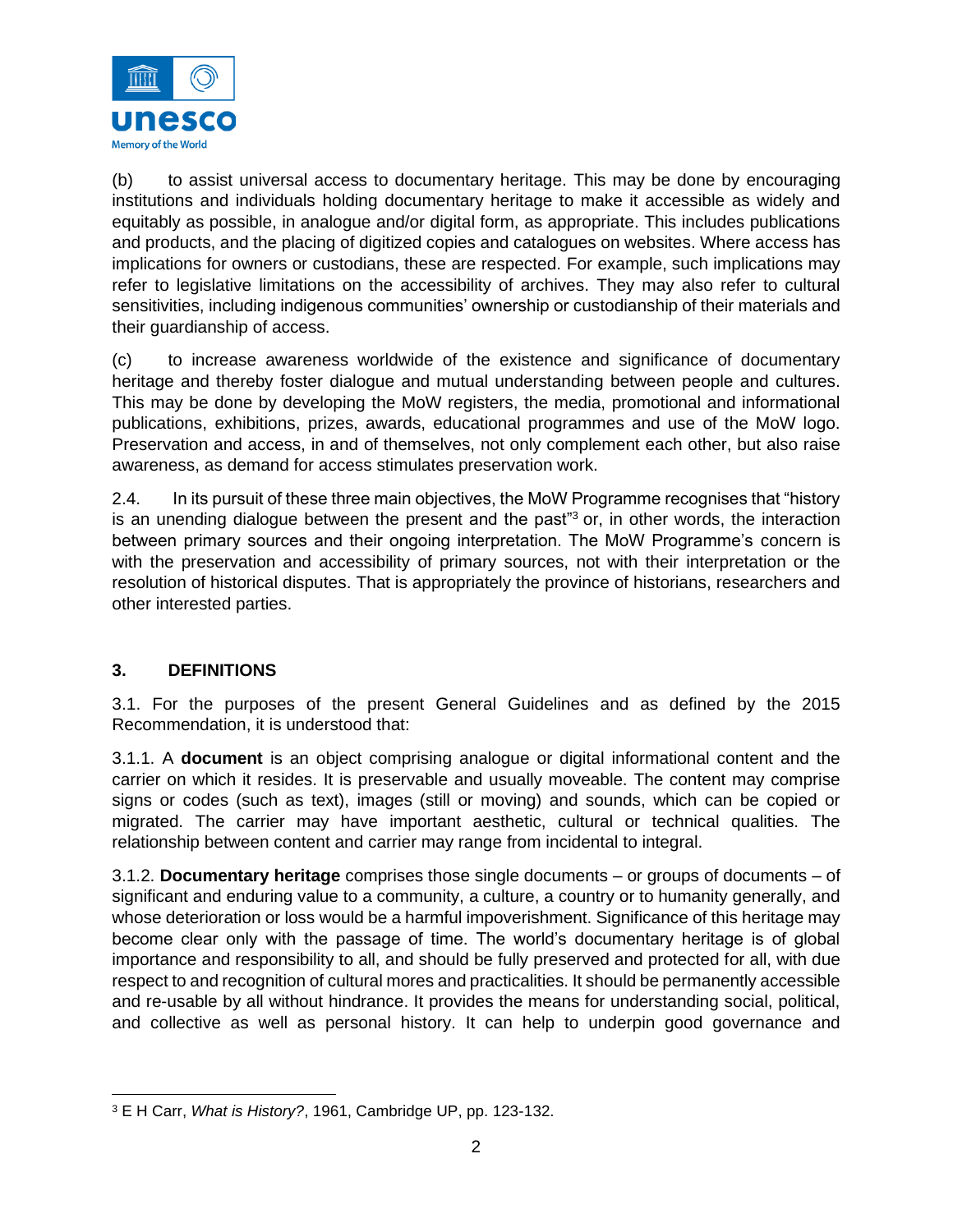

sustainable development. For each Member State, its documentary heritage reflects its memory and identity, and thus contributes to determining its place in the global community.

3.1.3. **Memory institutions** may include but are not limited to archives, libraries, museums and other educational, cultural and research organizations.

3.2. These and associated terms are further elaborated on the MoW website.

# **4. DESCRIPTION AND STRATEGY**

4.1. The five strategies for the MoW Programme are set out in the 2015 Recommendation as follows: identification of documentary heritage; preservation of documentary heritage; access to documentary heritage; policy measures; and national and international cooperation. The 2015 Recommendation sets out a range of recommended actions by Member States of UNESCO that are needed to adequately identify, preserve, and provide access to their documentary heritage, and to raise public awareness of its existence and importance. Putting them into practice, over time, will involve the shared actions of Member States, memory institutions, professional associations, the education and heritage sectors, partnerships and sponsors, software and hardware developers, civil society organizations, benefactors and individuals. National and regional MoW committees of the MoW Programme will also have a part to play as the tasks unfold.

4.2. For additional details on how the five strategies may be implemented, you may consult, on the UNESCO website, the [questionnaire](https://unesdoc.unesco.org/ark:/48223/pf0000265558) for the preparation of reports by Member States on the application of the 2015 Recommendation.

## **5. STRUCTURE OF THE MoW PROGRAMME**

5.1. The MoW Programme is carried forward by a tripartite structure of committees in which each sphere (international, regional, national) operates separately, but is part of a single network as described in the present General Guidelines.

## 5.1.1. **International Advisory Committee (IAC)**

5.1.1.1. The [IAC](https://en.unesco.org/programme/mow/iac) is the peak MoW Programme body, responsible for advising UNESCO on the planning and implementation of the MoW Programme as a whole.

5.1.1.2. As provided for in its Statutes, the IAC comprises 14 international experts, chosen for their expertise in safeguarding documentary heritage. The experts are selected taking due account of geographical and gender representation, and in such a way as to represent the various disciplines and schools of thought prevalent in this field within Member States and in the main international professional organizations, such as the International Council on Archives (ICA) and the International Federation of Library Associations and Institutions (IFLA). The members of the IAC are appointed by the Director-General who then presents their names in an information document for the UNESCO Executive Board to take note of, after consultation with the National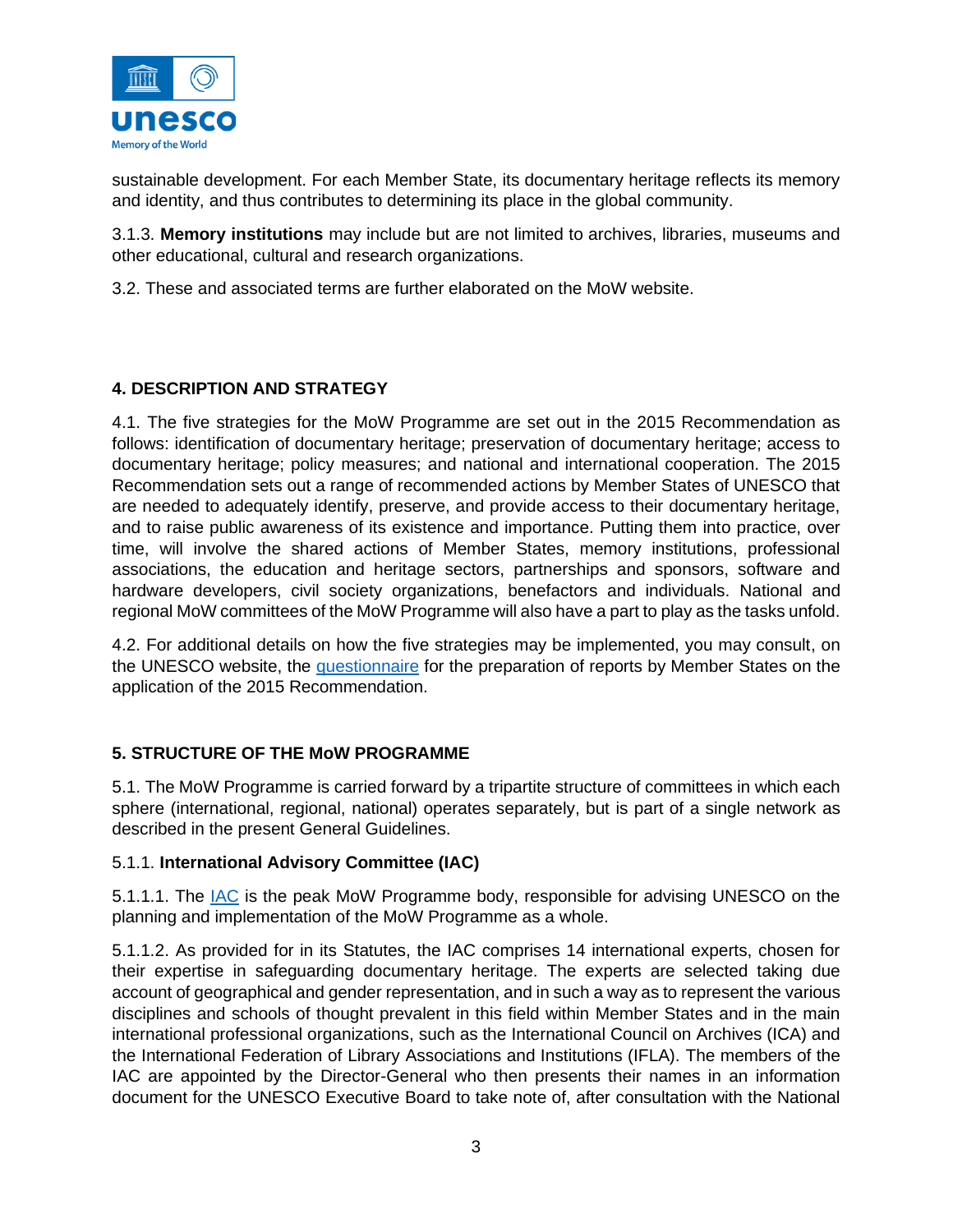

Commissions of the concerned Member States, and serve in a personal capacity, not as representatives of States or any other affiliated entities. They will not seek or accept instructions from governments or other authorities.

5.1.1.3. The IAC is assisted by a Secretariat, based at UNESCO headquarters in Paris (hereafter referred to as "MoW Secretariat"). The MoW Secretariat carries out administrative functions, including maintenance of the main MoW Programme website and liaison between the IAC and its sub-committees, national and regional MoW committees as well as partners established within the framework of the MoW Programme. The Director-General or his/her representative participates in the work of the IAC or its subcommittees but without the right to vote.

5.1.1.4. As needed, the IAC establishes subcommittees which it deems useful to further its work. It assigns their terms of reference and, in consultation with the Director-General of UNESCO, appoints their chairs who, assisted by the MoW Secretariat and in discussion with appropriate professional bodies, selects the members and informs the IAC chair. These bodies report to each meeting of the IAC and, when necessary, the Bureau.

5.1.1.5. Details on subcommittees in operation at any one time can be found on the MoW website. Currently, they include the Register Sub-Committee (RSC), the Preservation Sub-Committee (PSC) and the Education and Research Sub-Committee (SCEaR).

#### 5.1.2. **National MoW Committees**

5.1.2.1. [National MoW committees](https://en.unesco.org/programme/mow/national-committees) are autonomous entities operating at the national level.

5.1.2.2. The establishment of one national MoW committee in every Member State where it is practicable is a goal of the Programme. There shall be no more than one national MoW committee in each Member State. A national MoW committee may be established by an individual, a group of individuals or a Member State's National Commission for UNESCO or, in the absence of a National Commission, the relevant government body in charge of relations with UNESCO. When the national MoW committee is established by an individual or group of individuals, the individual or group of individuals shall seek the endorsement of the National Commission for UNESCO or, in the absence of a National Commission, the relevant government body in charge of relations with UNESCO, in order for the committee to have official recognition. The National Commission or, in the absence of a National Commission, the relevant government body in charge of relations with UNESCO, shall notify the MoW Secretariat of the establishment of a national MoW committee.

5.1.2.3. National MoW committees are composed of members serving in a personal capacity, or as representatives of memory institutions or cultural authorities. Whether highly formalised and structured or more informal in approach, the essence of a committee is that it is a gathering of experts from across the documentary heritage field in its country.

5.1.2.4. National MoW committees are expected to meet the following requirements:

• An operational link with its National Commission or, in the absence of a National Commission, the relevant government body in charge of relations with UNESCO. If there is a regional MoW committee, a connection is encouraged;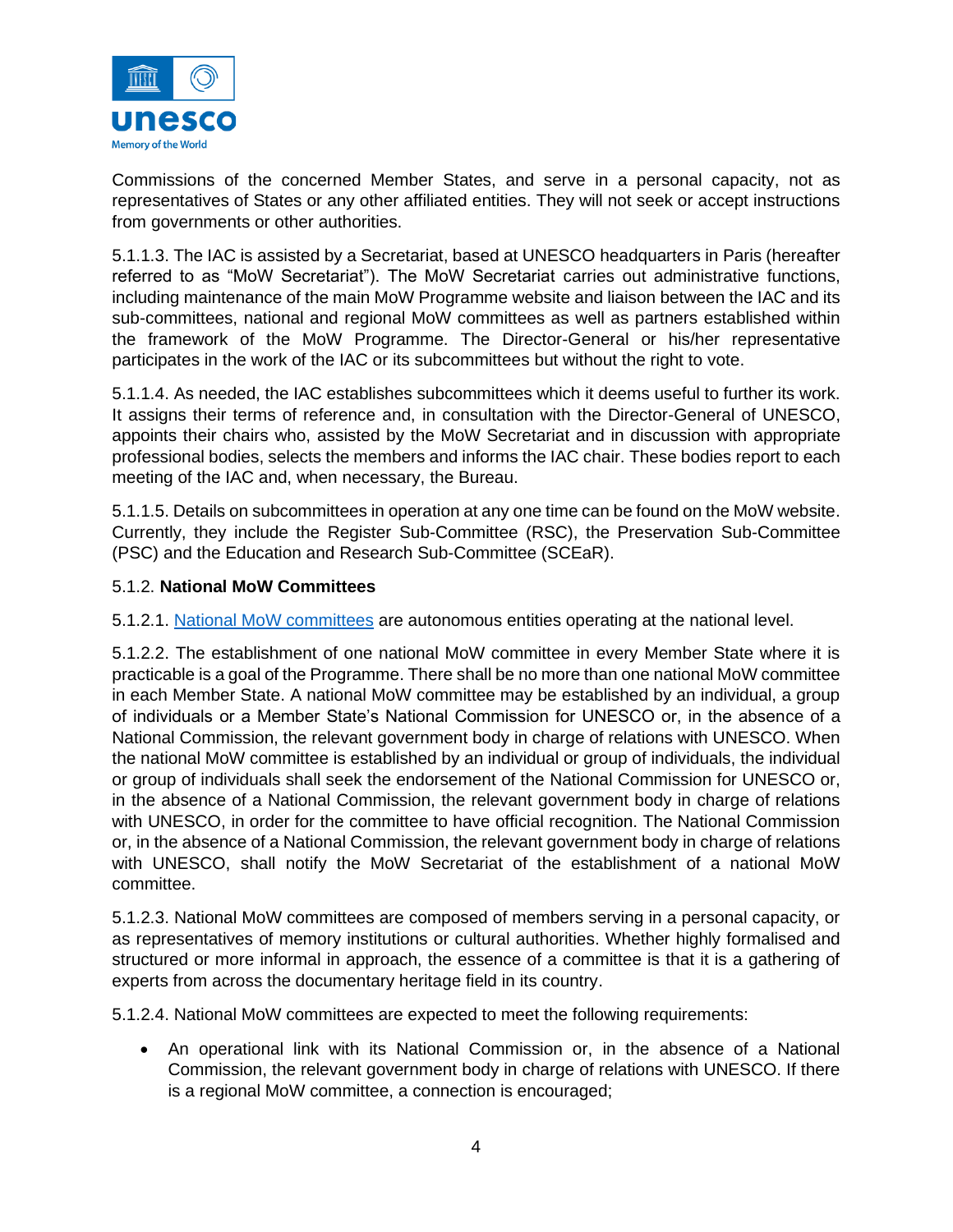

- Membership which reflects the Member States' geographic character, the important cultural groups, gender, and the relevant knowledge and expertise;
- Written terms of reference and rules, including the basis of membership and succession;
- Ability to discharge their role. This may include funding and support, links to major memory institutions and government bodies;
- A commitment to awareness raising through regular reporting to the National Commission or, in the absence of a National Commission, the relevant government body in charge of relations with UNESCO (copied to the MoW Secretariat and, if appropriate, regional MoW committee).

5.1.2.5. National MoW committees will vary in their roles and range of activities but all national MoW committees must ensure that their roles and activities reflect the vision, mission and objectives of the MoW Programme, as set out in **Section 2** of the present General Guidelines. Operating a national MoW register is one possible activity and some Member States have quite substantial registers.

5.1.2.6. National MoW committees established pursuant to **Section 5.1.2.2** shall apply for the use of the MoW name and logo in line with the Directives Concerning the Use of the Name, Acronym, Logo and Internet Domain Names of UNESCO. More details on the MoW logo are available on the MoW website (see also **Section 6** of the present General Guidelines).

5.1.2.7. A template for terms of reference of national MoW committees is available on the MoW website.

## 5.1.3. **Regional MoW Committees**

5.1.3.1. [Regional MoW committees](https://en.unesco.org/programme/mow/regional-committees) are autonomous entities operating at the regional level. They are cooperative structures that bring together, on a voluntary basis, national MoW committees which share a geographic area, or other common interests such as a shared culture. They provide a means of addressing issues which fall outside the practical scope of the IAC on the one hand, or individual national MoW committees on the other.

5.1.3.2. The initiative to establish a regional MoW committee may come from a group of national MoW committees, the IAC, or the MoW Secretariat.

5.1.3.3. Regional MoW committees are expected:

- to operate a regional MoW register;
- to pursue advocacy and publicity over a large geographic area;
- to run cooperative events such as training workshops on chosen topics;
- to bring delegates of national MoW committees together for periodic meetings;
- to "backstop" for countries in the region that do not have a national MoW committee;
- to assist in forming and mentoring new national MoW committees;
- to maintain up-to-date contact details for members and associates across the region;
- to produce regional publications, in line with the UNESCO Publications Guidelines.

5.1.3.4. Administrative and funding arrangements for regional MoW committees shall depend upon the constituting national MoW committees.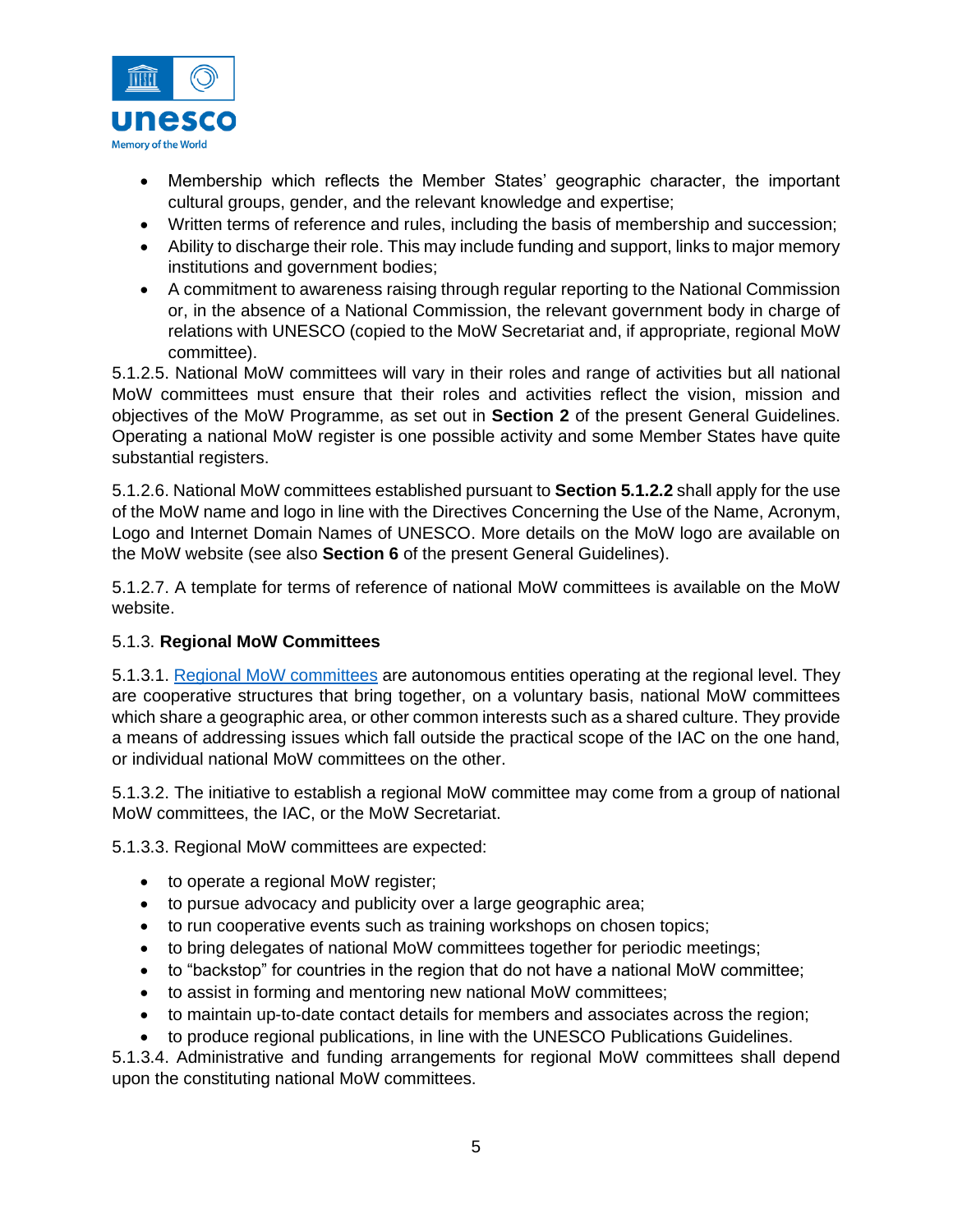

5.1.3.5. Regional MoW committees are required to submit a formal report biennially to the IAC, through the MoW Secretariat.

## **6. The MoW logo**

6.1. The Memory of the World logo permits regional and national MoW committees as well as institutions holding items listed on a register to demonstrate their link with UNESCO. This can be useful in publicizing the work of the committee in promoting or protecting documentary heritage, or in highlighting an inscription on a register. However, its use is subject to the provisions which are set out in the Guidelines for Logo Use available on the MoW website.

6.2. The Guidelines for Logo Use are themselves in compliance with the Directives Concerning the Use of the Name, Acronym, Logo and Internet Domain Names of UNESCO. UNESCO determines the conditions under which the logo can be used and may request the cessation of use in the case of unauthorized, or a violation of, usage. For national MoW committees and institutions holding items on a register, an application can be sent to the MoW Secretariat through a National Commission for UNESCO or, in the absence of a National Commission, the relevant government body in charge of relations with UNESCO. To be entitled to use the MoW name and logo, regional committees must apply for permission from the MoW Secretariat. The Secretariat may, on the advice of the IAC or its Bureau, grant such permission.

6.3. The logo is a symbolic graphic in which the concentric circles can be interpreted to represent various document formats, as well as the diffusion and preservation of memory. The breaks in the circles thereby represent lost and missing memory.

## **7. MEMORY OF THE WORLD ACTIVITIES**

7.1. Fulfilling the MoW Programme's objectives leads to a range of activities that are constantly evolving. A reading of the 2015 Recommendation will suggest the future trajectory of the MoW Programme, and the opportunities and challenges ahead. The activities of the MoW Programme are, but not limited to, the following:

#### 7.2. **Workshops and seminars**

7.2.1. MoW workshops and seminars are held in the national, regional and international domains and would be organised by MoW committees, the MoW Secretariat, or international nongovernmental organizations in partnership with the MoW Secretariat, such as IFLA and the ICA. They may be stand-alone events, or linked to other events.

7.2.2. MoW workshops and seminars take various forms and are of varying duration. For instance:

- *Special events:* anniversaries, launches of projects or publications, public awareness raising;
- *Policy and strategy*: implementation of the 2015 Recommendation and of other UNESCO standard-setting instruments;
- *Capacity building*: training in preservation, collection management, access and other professional topics;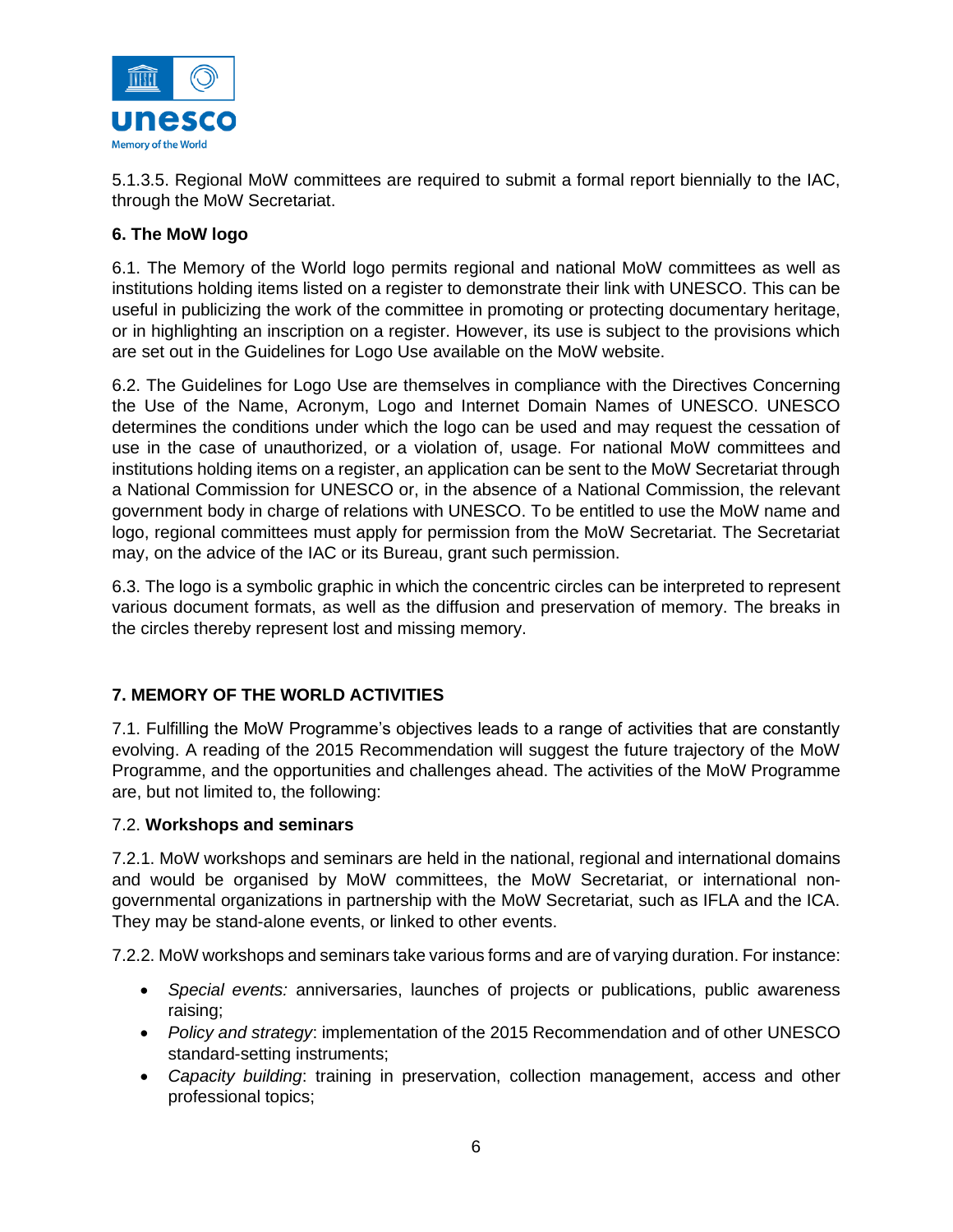

• *Nomination preparation*: mentoring first-time nominators in preparing and submitting nominations.

## 7.3. **Publications**

7.3.1. MoW-branded or MoW-related publications may be directly commissioned or produced by UNESCO, or co-produced with commercial publishers. They are also produced by individual MoW committees. In addition, UNESCO facilitates the publication of relevant texts and manuals by professional associations. Publications may be hard-copy or electronic, or both. Hard copy publications may be distributed through commercial channels, memory institutions or UNESCO offices; electronic publications are often accessible on websites.

7.3.2. The main MoW website carries an indicative but not exhaustive list of publications. Categories include the following:

- *Professional manuals:* Guidelines and standards on preservation, digitisation, library management, professional philosophy;
- *Registers:* Illustrated books about inscriptions on various MoW registers national, regional and international – and related ebooks and websites. MoW registers are typically accessible on the websites maintained by the responsible MoW committees;
- *Academic and research*: in-depth theses, articles, newsletters and books on the principles of MoW, its socio-cultural importance and its place in the educational and research spectrum and disciplines;
- *Guidelines*: The General Guidelines and related publications are produced in several languages;
- *General*: Books, booklets and web publications on topics ranging from legal deposit legislation to lost memory.

## 7.4. **UNESCO International Days**

7.4.1. The United Nations General Assembly designates a number of "International Days" to mark important aspects of human life and history. Specialized agencies, including UNESCO, can also proclaim International Days. In this case, the proclamation of international days depends on their governing bodies and internal regulations only.

7.4.2. UNESCO thus celebrates United Nations International Days related to its fields of competence, in addition to the other International Days proclaimed by UNESCO's governing bodies or other institutions.<sup>4</sup> All entities and individuals active in the MoW Programme are encouraged to participate in relevant activities related to these International Days.

7.4.3. Many of these International Days are related to documentary heritage and therefore to MoW. An indicative list of such International Days is available on the MoW website.

## 7.5. **Prizes and awards**

<sup>4</sup> See http://en.unesco.org/celebrations/international-days.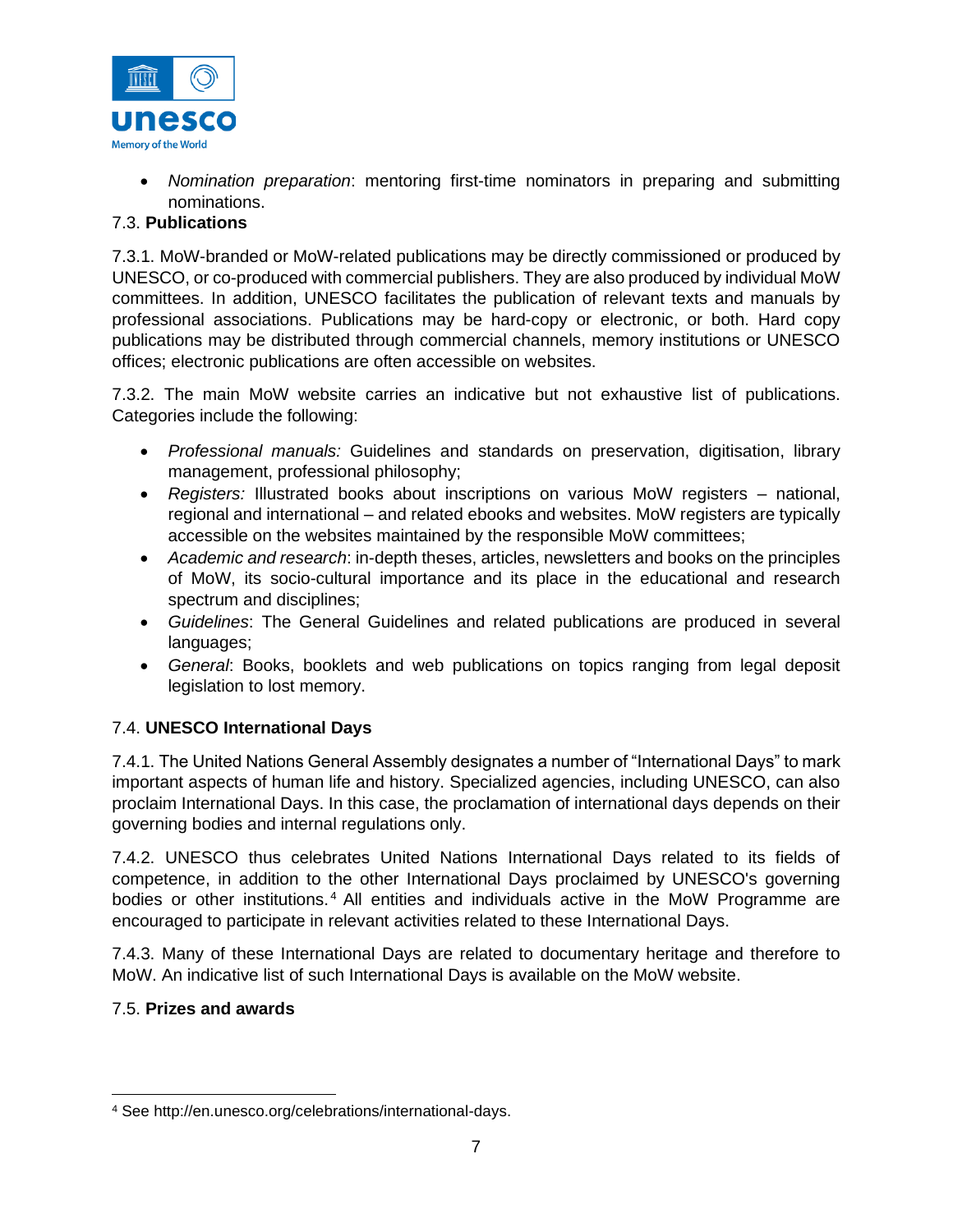

7.5.1. In various settings, the MoW Programme may provide awards and other forms of recognition, including Certificates of Inscription for documentary heritage added to any of its registers, and certificates of attendance at seminars and training events.

7.5.2. [The UNESCO/Jikji Memory of the World prize,](https://en.unesco.org/prizes/jikji-mow-prize) which commemorates the inscription on the International MoW Register of the *Buljp jikji simche yojeol*, the oldest existing book printed with moveable metal type, is funded by the Republic of Korea through the Municipal Council of Cheongju City. The cash prize is awarded every two years by the Director-General of UNESCO to an individual, institution or other entity that has made a significant contribution to the preservation and accessibility of the documentary heritage.

#### 7.6. **Standard-setting instruments**

7.6.1. UNESCO adopts standard-setting instruments. They are classified into three types: conventions, recommendations, and declarations. A full explanation of this is available on the UNESCO website.

7.6.2. The 2015 Recommendation is an example of such an instrument. It sets out international best practice relating to preserving and accessing documentary heritage, and calls on Member States to undertake a range of actions in this regard. The Appendix of the 2015 Recommendation lists a number UNESCO standard-setting instruments relevant to the objectives of the MoW Programme.

7.6.3. UNESCO standard-setting instruments are particularly useful to memory institutions when developing their own policies and rules, because they can be cited as authoritative international benchmarks on which institutional policy and practice can be based.

#### 7.7. **Other texts**

7.7.1. There are other texts which do not fit the above UNESCO classification but which are also important and useful reference points.

7.7.2. Several of these are also listed in the Appendix to the 2015 Recommendation. The following merit special mention:

- The Berne Convention for the Protection of Literary and Artistic Works (last amended in 1979);
- The IFLA Statement on Libraries and Intellectual Freedom (1999);
- The Universal Declaration on Archives (2010), accepted by the International Council on Archives (ICA) and endorsed by UNESCO (2011). It is a succinct statement of archival principles;
- The "Vancouver Declaration" (2012): The Memory of the World in the Digital Age: Digitization and Preservation. This statement was the outcome of an international conference of specialists and is a reference point for principles and practice.

#### 7.8. **Research and education**

7.8.1. The MoW Programme encourages the disciplines of research and scholarship using documentary heritage as source material in historical research, incorporating the use of MoW registers as a starting point for research. Including MoW issues in school and university curricula,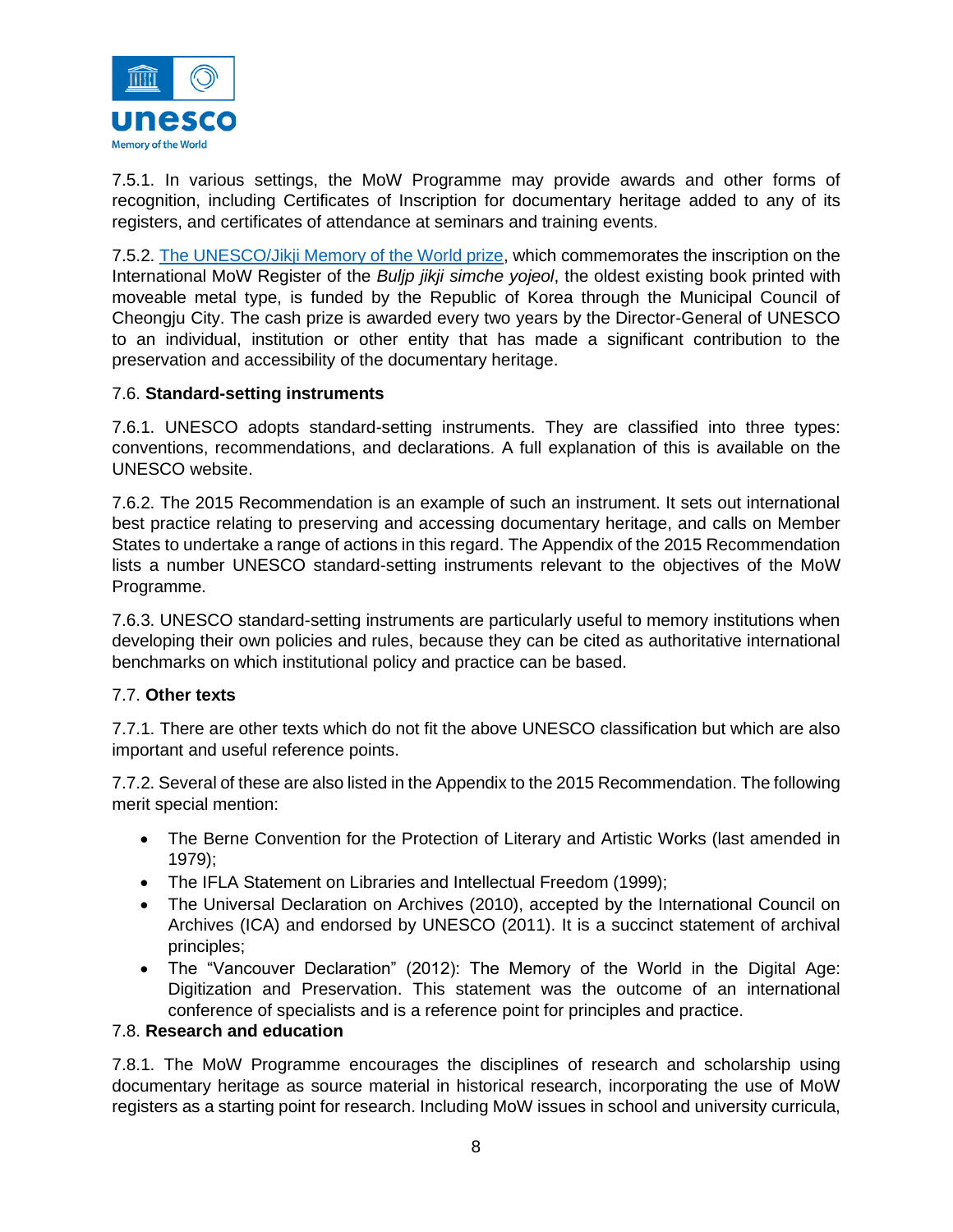

and linking them to memory institutions, will encourage an awareness of the preservation of documentary heritage and will help the experiences of the past speak to the present.

7.8.2. The IAC Education and Research Sub-Committee oversees this strategy and develops networks of educational and memory institutions, together with knowledge centres, as an aid to awareness raising, research and publication. In this way, the MoW registers and publications are seen as a starting point for a journey of research and discovery.

#### 7.9. **Exhibitions and events**

7.9.1. Exhibitions can take many forms, ranging from a series of posters to a large scale curated and multi-media experience at a memory institution. On-line exhibitions, presented on a website, or in a 'virtual' gallery or museum, are a variation of the concept. Typically, exhibitions are built around documents which have been inscribed on MoW registers. Significant documents can be put on display, and they satisfy a natural public curiosity to see 'the real thing'. Exhibitions are often inspired by a MoW committee, partnering with an organisational host which provides the budget, space and facilities for display.

7.9.2. Sometimes public events, such as lectures or film screenings, are organised in conjunction with an exhibition – or, in a further variation, with the public presentation by UNESCO of a Certificate of Inscription to a custodial institution. The options available for raising awareness and attracting public attention to the documentary heritage and the objectives of the MoW Programme are really limited only by imagination.

#### 7.10. **The International, Regional and National MoW Registers**

7.10.1. The Memory of the World Programme was established to assist Member States to preserve documentary heritage at large. There are three types of register which help to draw attention to this need for documentary heritage preservation. [The International MoW Register](https://en.unesco.org/programme/mow/register) was established in 1995, with the first inscriptions being added in 1997. Nominations to this International MoW Register are invited and processed in biennial cycles. Over time, regional and national MoW committees have established their own public registers and the number is constantly growing. The registers serve as a showcase for documentary heritage which, by its obvious significance and symbolism, draws the attention of decision makers as well as the general public to a much larger need. The inscribed documents represent a small portion of equally important documents. They help to make a generalised ideal – the preservation of documentary heritage – accessible and concrete.

7.10.2. The selection criteria for all registers are based on the criteria set for the International MoW Register, although the wording may vary to reflect regional and/or national specificities. The registers are differentiated by their geographic coverage, and whether the influence of the heritage inscribed is judged to be of international, regional or national significance, a term which refers to the values and meanings that items and collections have for people and communities. As new national or regional MoW registers are established, their selection criteria and nomination process must first be approved by the relevant UNESCO Regional Office, the relevant National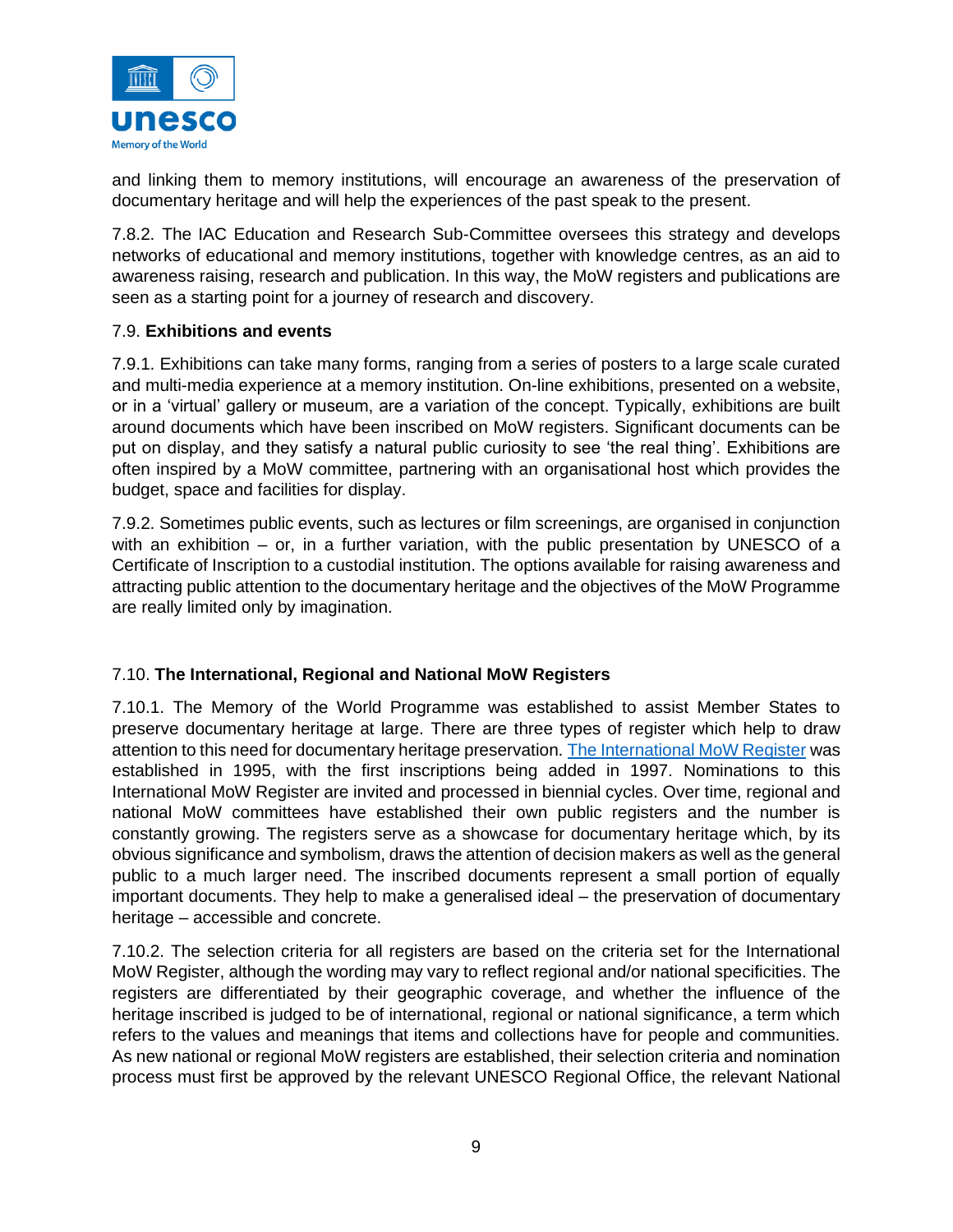

Commission or, in the absence of a National Commission, the relevant government body in charge of relations with UNESCO.

7.10.3. All MoW registers operate autonomously and to their own time frames. All inscriptions have equal importance in the eyes of UNESCO. The world's documentary heritage is so vast and complex that a single register would be unwieldy and unworkable. The tripartite approach allows regional and national expertise to be applied to assessing nominations in a way that would be impossible if there was just a single international register. Where a given document or a collection fulfills the selection criteria for inscription, it may appear in more than one register simultaneously. Given the autonomy of national registers, the selection of items for possible inscription on such national registers may include an informal tentative list of items of documentary heritage considered worthy of inscription at the national, regional and/or international level. Such a list, where it exists, is managed by the Member State concerned.

7.10.4. For each register, all successful nominators receive an official Certificate of Inscription. A formal certificate presentation is potentially a high-profile media event that benefits both the recipient institution and UNESCO. Official Certificates of Inscription are either hand-delivered or delivered by mail. But this is to miss an opportunity to promote both the document and its moment of inscription.

7.10.5. Owners and custodians of inscribed documentary heritage are encouraged to publicize their status and to draw public attention to the items that have been inscribed. Many memory institutions have placed selected items on public display; they have digitized them so that they are readily accessible; they have promoted their recognition through websites and social media; they have sold reproductions as retail products; they have published histories and descriptions of them in order to further explain their significance for communities, nations or regions.

7.10.6. In addition, owners and custodians of inscribed documentary heritage or organizers of MoW Programme related activities are entitled to use, and are encouraged to apply for, a personalised or localised version of the UNESCO/MoW logo, in accordance with the Directives Concerning the Use of the Name, Acronym, Logo and Internet Domain Names of UNESCO.

7.10.7. Below follows a detailed description of the International MoW Register, which is operated by the MoW Secretariat. Regional and national MoW registers operate in a similar manner, though with individual variations, and readers should refer to the websites of the relevant MoW committees operating these registers for further information.

## **8. THE INTERNATIONAL MoW REGISTER**

## 8.1**. Introduction**

8.1.1. The International MoW Register is one of the means available for achieving the three main objectives of the MoW Programme, as set out in **Section 2.3**. Accordingly, in administering the International MoW Register, the concern of the MoW Programme is with the preservation and accessibility of primary sources, not with their interpretation or the resolution of historical disputes.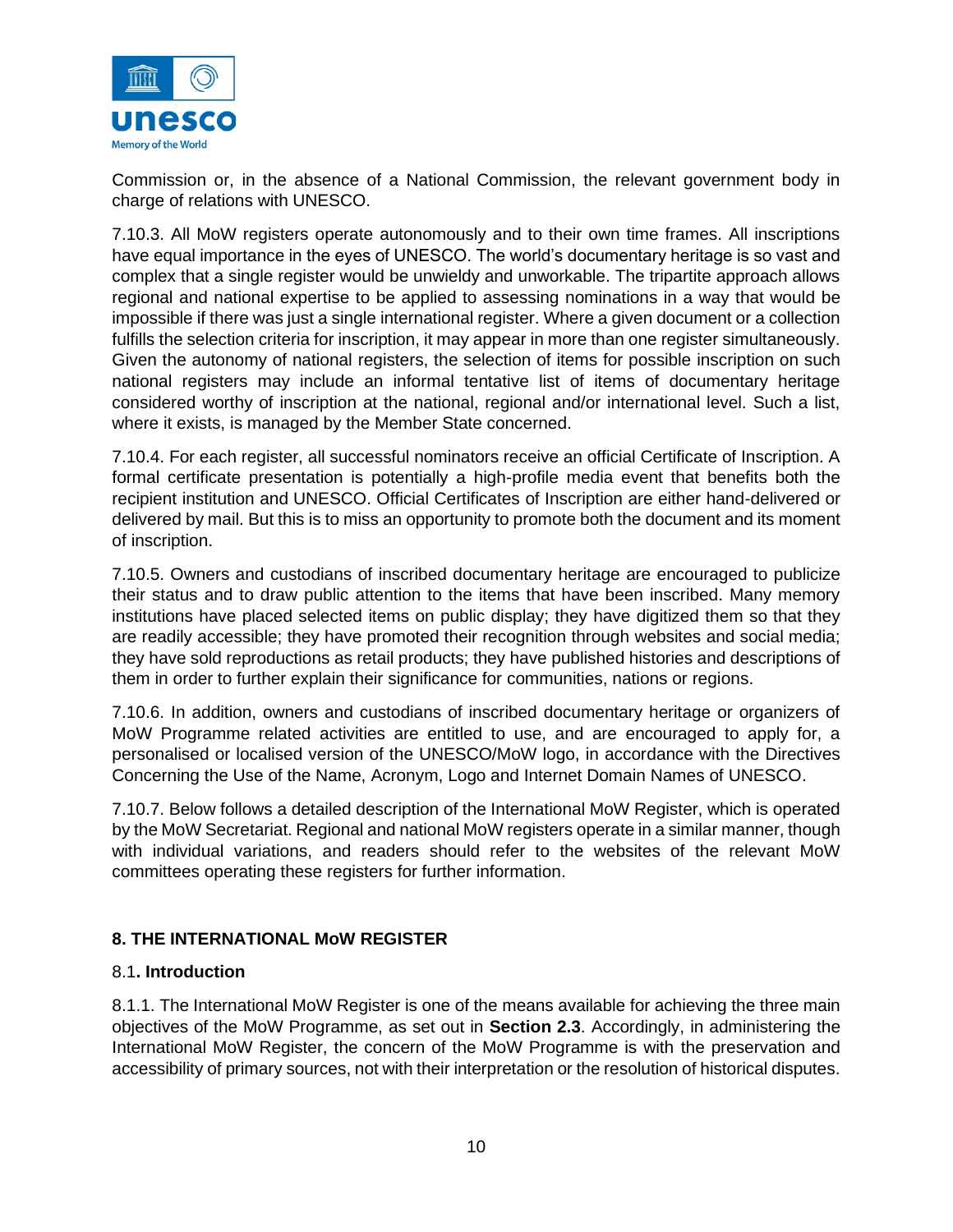

8.1.2. In recognizing the need to preserve and provide for access to all documents of significant and enduring value to a community, a culture, a country or to humanity generally, and whose deterioration or loss would be a harmful impoverishment, the International MoW Register reinforces the 2015 Recommendation.

8.1.3. Consequently, the importance of the International MoW Register lies in the fact that it is the most visible part of the MoW Programme and functions as a means of raising awareness among the public, memory institutions, governmental, non-governmental and other stakeholders of the need to create a supportive policy environment for the protection, promotion, access and utilization of documentary heritage as a whole.

8.1.4. To seek inscription on the International MoW Register, a nomination on the prescribed [nomination form,](https://en.unesco.org/sites/default/files/mow_register_nomination_form_en.pdf) available on the MoW website, must be duly lodged with the MoW Secretariat. It will undergo subsequent assessment in line with the criteria for inscription set out in **Section 8.3** below.

#### 8.2. **Inadmissible nominations**

8.2.1. There are some limitations and exclusions on the scope of documents that may be nominated. These are detailed in the explanatory *[Companion](https://en.unesco.org/sites/default/files/memory_of_the_world_register_companion_en.pdf)* to these General Guidelines, available on the MoW website.

8.2.2. In summary, the following list of documents may be regarded by the Register Sub-Committee of the IAC as inadmissible for nomination:

- *Papers of contemporary political leaders and political parties:* Normally, these would be relevant to national or regional MoW registers, according to the due decisions of their MoW committees. However, the need to be  $-$  and to be seen to be  $-$  even-handed and objective can conflict with the current political circumstances in which every MoW committee operates. MoW registers should avoid being subject to any accusations of political partisanship.
- *National constitutions and similar documents:* These may be appropriate candidates for national MoW registers, but would not normally qualify for the International or regional MoW registers because their influence is usually restricted to the country concerned. Exceptions would be documents that have clearly had wide geographic influence, for example in serving as models for other national constitutions, or in pioneering what have since become universally accepted principles.
- *"Whole of institution" nominations:* While the nomination of a collection, a fonds or a group of collections and fonds is welcome, the nomination of the entire contents of a memory institution is unlikely to be successful, unless it demonstrates a significance, unity and coherence beyond the coincidence of material which happens to reside in the same institution.
- A severely degraded document, if its content and character have been compromised beyond the possibility of restoration.
- Any documents that promote issues and ideas in opposition to the purposes and principles of the Charter of the United Nations and of the UNESCO Constitution and/or promote any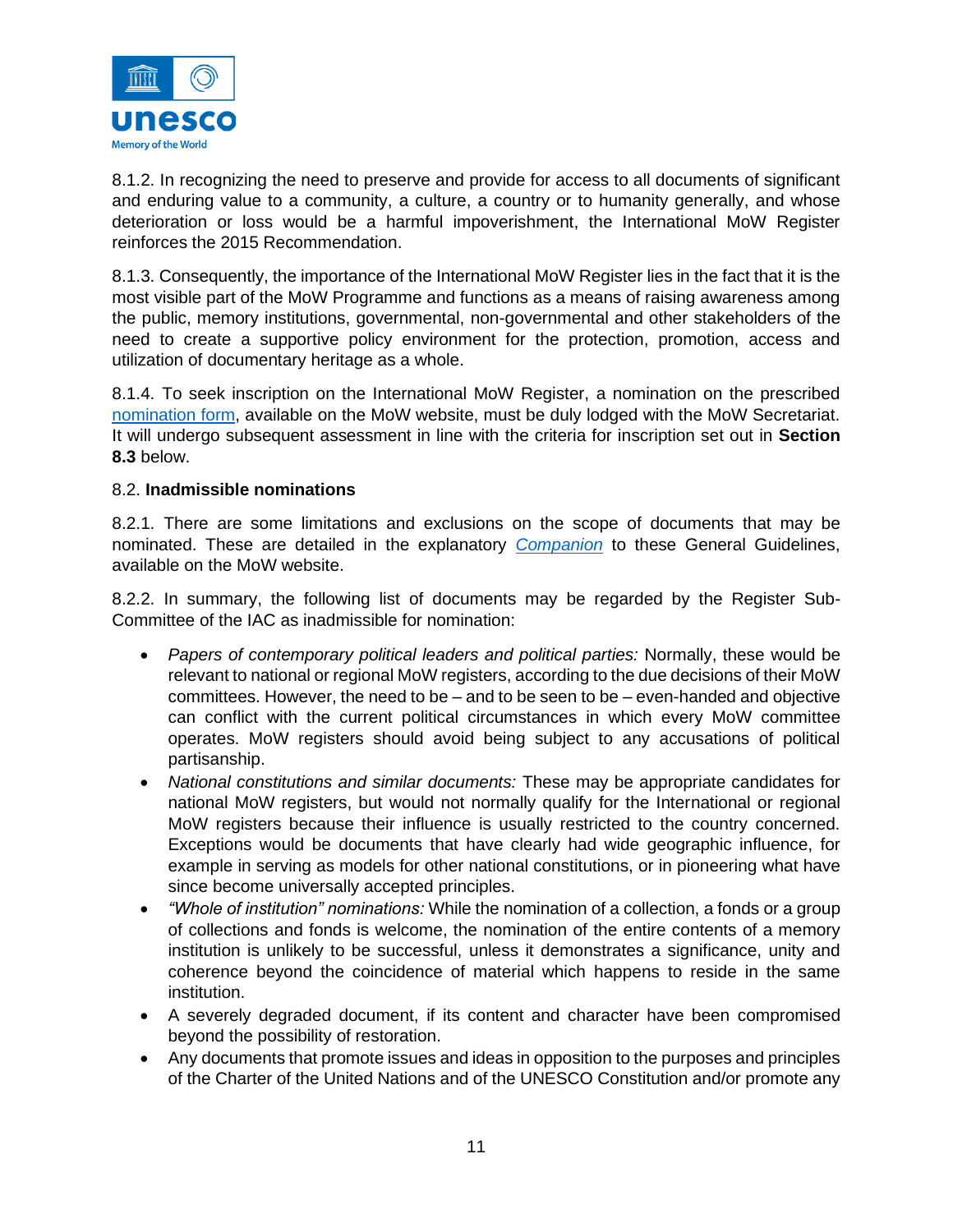

form of denial of human rights, foster hate speech or promote racist or discriminatory rhetoric.

### 8.3. **Criteria for inscription**

8.3.1. Using a consistent set of criteria facilitates more accurate analysis and helps elucidate the unique characteristics and meanings of each item or collection. All criteria are considered when making an assessment, but not all will be relevant to the item or collection. One or more criteria may apply and be interrelated. It is not necessary to find evidence for the application of all criteria to justify that an item is significant. Indeed, an item may be highly significant under only one primary criterion, with clarification added by considering the comparative criteria. The criteria are a prompt for describing how and why the item or collection is significant. They will have different shades of meaning depending on the type of item or collection under consideration.

The following criteria are applied to all nominations throughout the assessment process.

8.3.2 **Assessment is comparative and relative**. There is no absolute measure of cultural significance. Selection for inscription results from assessing the documentary heritage on its own merits against the selection criteria, against the general tenor of these General Guidelines, and in the context of past nominations, whether included or rejected.

8.3.3. **Authenticity and integrity.** The threshold test is whether the documentary heritage is what it appears to be. **Authenticity** is the quality of being real, true or genuine and not corrupted from the original. Has its identity and provenance been reliably established? Copies, replicas, forgeries, bogus documents or hoaxes can, with the best of intentions, be mistaken for the genuine article. For a document, **integrity** is the quality of being whole and complete. Is part of the documentary heritage being kept elsewhere and not included in this nomination? Is it all of the same age or have missing parts been replaced with newer copies? Is it an original – or if not, is it the earliest known generation? What percentage of the heritage remains in its original state?

8.3.4. This can be a complex matter, depending on the nature of the documents in question. Some documents – such as audiovisual media, digital files, and medieval manuscripts – may exist in variant versions of the same or differing antiquity, integrity or state of preservation.

#### 8.3.5. **World significance:** *Primary criteria*

8.3.5.1. The IAC considers documentary heritage as having world significance if the documentary heritage meets one or more of the following three criteria. Nominators may make comments in relation to one or more of these criteria. *Not all the criteria will necessarily apply to a particular nomination – only those relevant should be chosen.*

8.3.5.1.1. *Historical significance***.** What does the documentary heritage tell us in relation to the history of the world? For example, does it deal with:

- Political or economic developments, or social or spiritual movements;
- Eminent personalities in world history;
- Events of world-changing import;
- Specific places relating to times, events or people;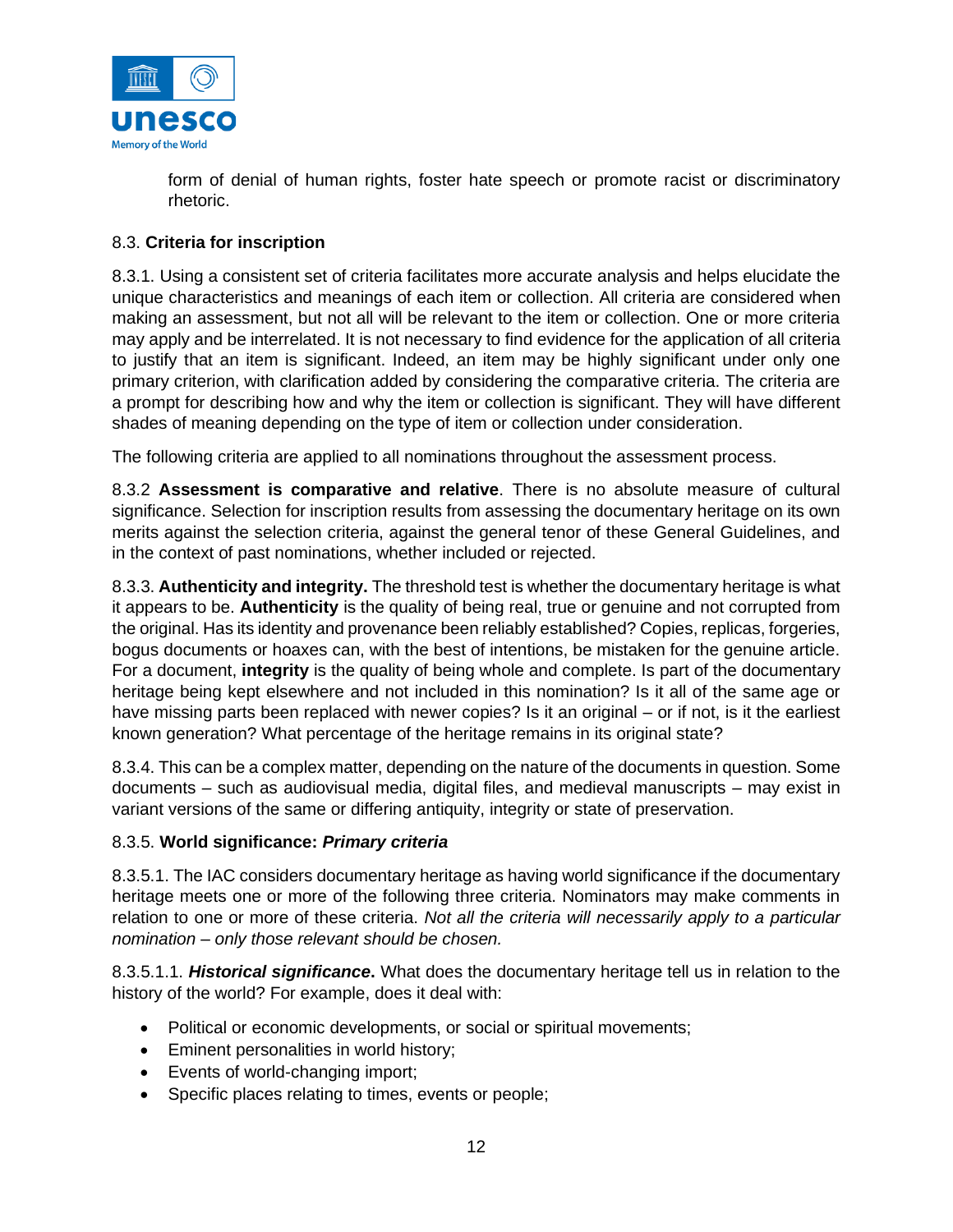

- Unique phenomena;
- Noteworthy traditional customs;
- Evolving relations between or among countries or communities;
- Changes in patterns of life and culture;
- A turning point in history, or a critical innovation;
- An example of excellence in the arts, literature, science, technology, sport or other parts of life and culture.

8.3.5.1.2. *Form and style significance***.** Significance may lie in the physical nature of the documentary heritage. Some documents may seem unremarkable in this respect – for example, hand written manuscript or typescript paper records – but can, for example, have stylistic qualities or personal associations that deserve attention. Other forms of documentary heritage may display innovative qualities, high levels of artistry or other notable features. For example:

- The documentary heritage may be a particularly fine exemplar of its type;
- It may have outstanding qualities of beauty and craftsmanship;
- It may be a new or unusual type of carrier;
- It may be an example of a type of document that is now obsolete or superseded.

8.3.5.1.3. *Social, community or spiritual significance*. It may be that the documentary heritage attached to a specific existing community is demonstrably significant. For example, a community may be strongly attached to the heritage of a beloved (or even a hated) leader, or to the documentary evidence related to a specific incident, event or site with particular associations. Or it may revere the documentary heritage associated with a spiritual leader or a saint. Information should be provided on how this attachment is expressed.

## 8.3.6. **World significance:** *Comparative criteria*

8.3.6.1. The IAC needs further information on the character of the documentary heritage itself.

8.3.6.1.1. *Uniqueness or rarity***.** Can the document or the collection be described as unique (the only one of its kind ever created) or rare (one of a few survivors from a larger number)? This quality may need elaboration: a collection or manuscript or other item may be unique but not necessarily rare. There may be other collections or items which are similar but not identical.

8.3.6.1.2. *Condition***.** The condition of a document may not, in itself, be a test of its significance but it is relevant to its eligibility for inscription. A severely degraded document may be ineligible if its content and character have been compromised beyond the possibility of restoration. Conversely, a document may be in good condition but be poorly or insecurely housed, and may therefore be at risk. Depending on the nature of the document or the collection, the description in the nomination form will need to be sufficiently detailed to allow an appreciation of current risk and/or conservation needs. It provides the baseline from which, if inscribed, their ongoing condition and security is monitored.

## 8.3.7. **Statement of Significance**

8.3.7.1. Nominators should include in their nominations a statement of significance. This is a summary of the points made under the primary and comparative criteria, and the test of authenticity and integrity.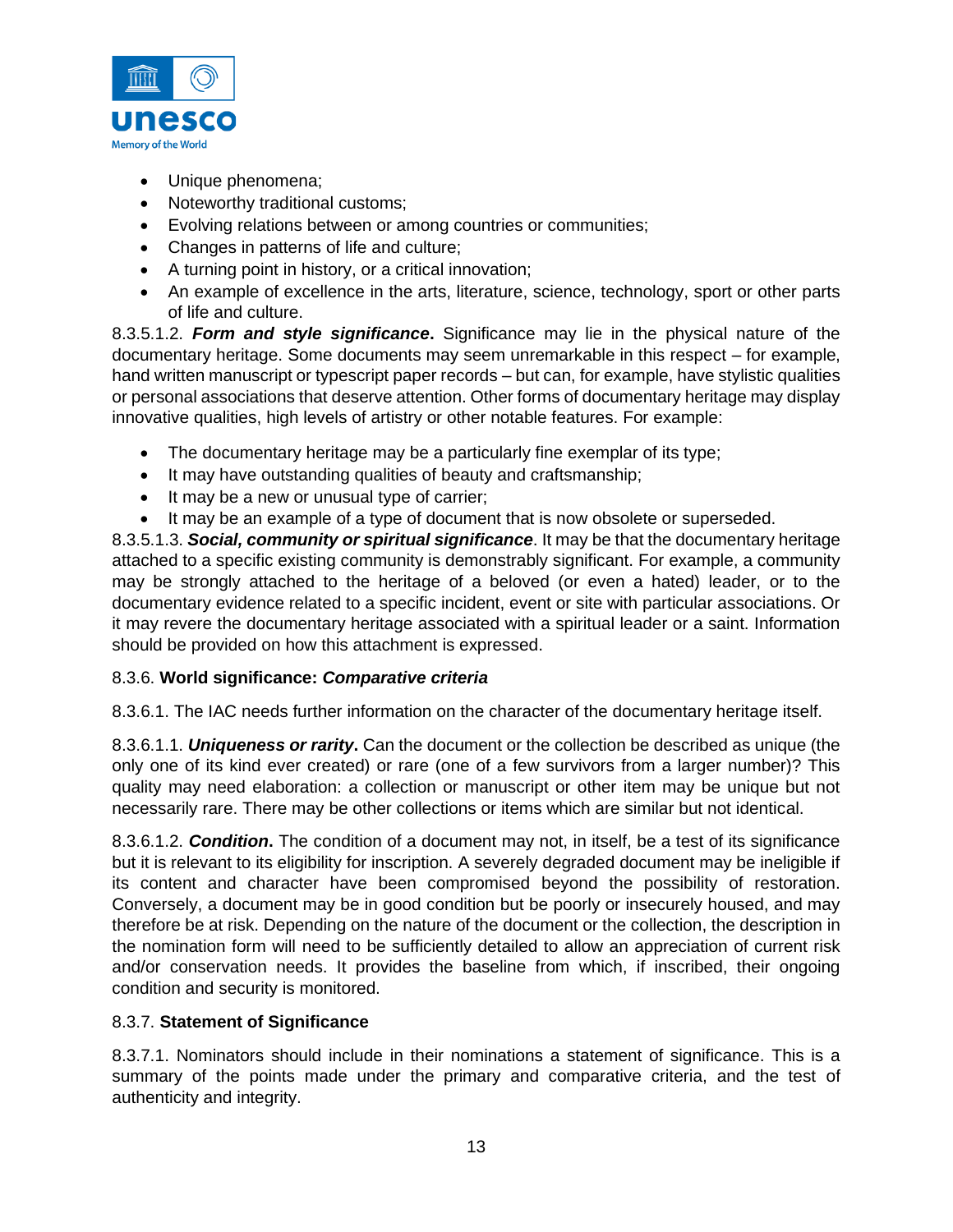

8.3.7.2. It should go on to explain:

- Why this documentary heritage is important to the memory of the world and why its loss would impoverish the heritage of humanity.
- What its impact positive or negative is or has been on life and culture beyond the boundaries of a nation state or region.

#### 8.4. **Formalities for submitting nominations**

8.4.1. The documentary heritage may be publicly or privately owned.

8.4.2. The instructions set out in the nomination form, available on the MoW website, are part of these General Guidelines.

8.4.3. For practical reasons, nominations are limited to two per country in each two-year cycle. When there are more than two, the relevant national MoW committee or UNESCO National Commission or, in the absence of a National Commission, the relevant government body in charge of relations with UNESCO, will be asked to make a choice and explain their reasons for the choice.

8.4.4. Two or more nominators in different Member States may submit joint nominations where collections or groupings are divided among owners/custodians: there is no limit on the number of such nominations nor on the number of partners involved. Where the nominator is not also the owner/custodian, the owner/custodian would need to consent to the nomination. If the owner/custodian withholds consent, the nominator would need to explain the reason.

8.4.5. There are some specific limitations on the types of documentary heritage which may be nominated. More information is provided on this issue in **Section 8.2**.

8.4.6. A nominated bibliographical or archival collection and a fonds must be finite, with clear beginning and end dates, and must be closed. Vaguely described or open-ended nominations will not be accepted. Typical examples are a closed archival fond identified by box and location numbers, a database of fixed size and content, or an inventoried collection. If catalogue or registration details are too unwieldy, provide a description of the contents with sample catalogue entries, accession or registration numbers or add such details as an appendix.

8.4.7. Where documentary heritage exists in multiple copies and similar but variant versions – for example, books and feature films – the nomination will be deemed to apply to the work itself, rather than just the specific copy or copies cited, although at least one specific copy must be identified in the nomination. Under certain circumstances, further copies of exemplars of documents can be proposed for addition to an existing Register inscription. **Section 8.7** provides further details on this issue.

8.4.8. **Brevity.** Nominations should be comprehensive but no longer than necessary: they are judged by quality, not quantity. There is no mandatory length, but a maximum of about fifteen A4 pages is usually sufficient.

8.4.9. **Pictures, lists, graphics or digital files** can be added as appendices when needed, and these can be very helpful to the RSC/IAC's assessment. Acceptance of a nomination by the MoW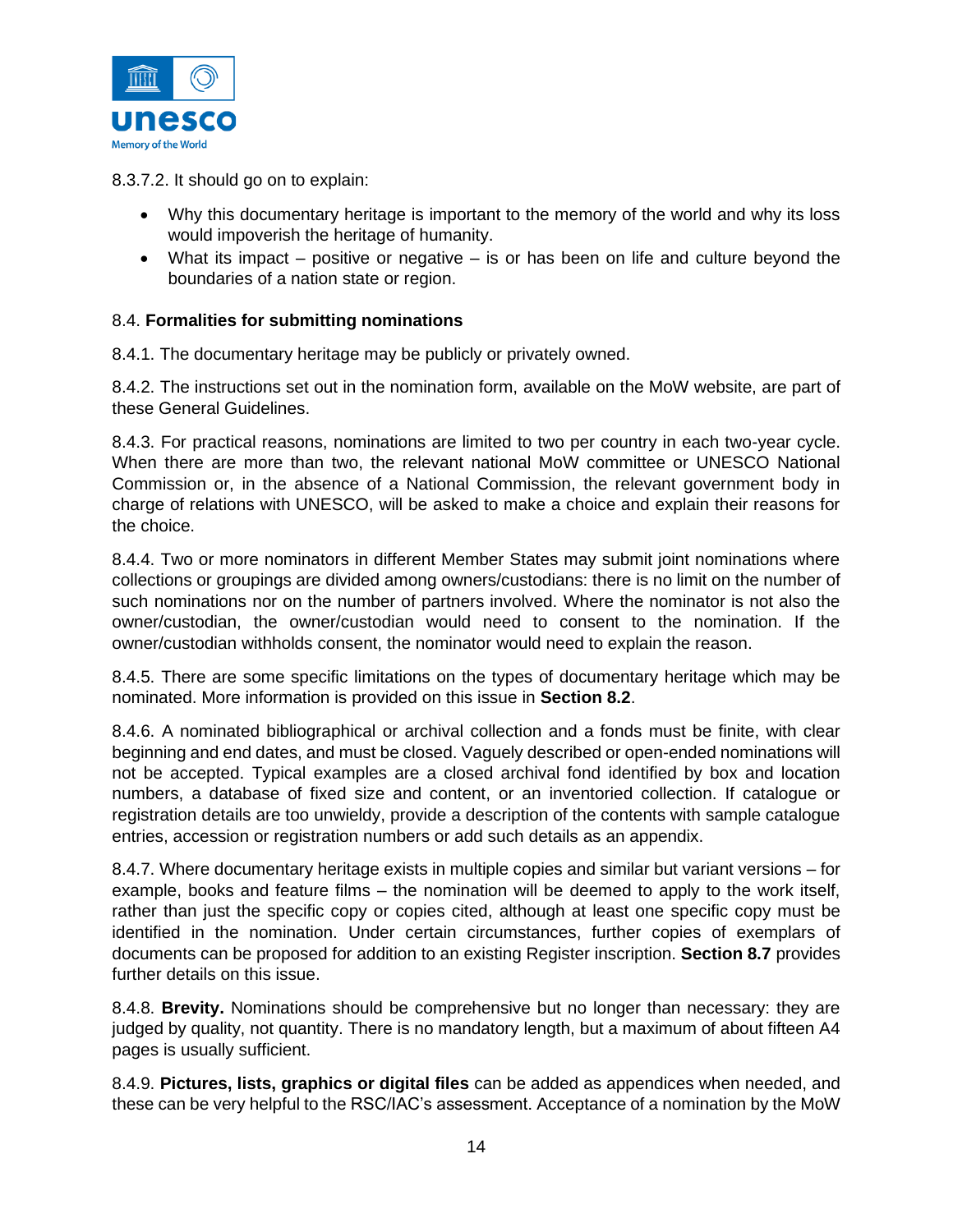

Secretariat is deemed to grant UNESCO permission to publish the nomination form, including its images and graphics, on both the online platform for Member States (see **Section 8.5.3.2.1** for details of this platform) and on the MoW website. Unless declared otherwise, it is also deemed to grant UNESCO the right to publish and use images and graphics for publicity purposes should the nomination be inscribed. It is expected that digital files will be kept to a reasonable size for the sake of practicality.

8.4.10. **Objectivity.** Every nomination stands on its own merits. Nominations should be based on fact, and written in impartial and objective language. The use of grandiose or unprovable claims, or derogatory, propagandistic or polemical language, is counter-productive and makes assessment more difficult. Nor is it helpful to add interpretations, such as drawing parallels with other historical events. Such nominations may be rejected or returned to the nominator for revision.

8.4.11. **Accessibility.** Nominators are encouraged to make their documentary heritage publicly accessible, whether on-site or on the internet, wherever practicable. While this is not a precondition for inscription, accessibility is an objective of the MoW Programme and is obviously helpful in the assessment process.

8.4.12. **Legal.** The posting of nominations on the online platform for Member States or on the MoW website or the inscription of documentary heritage on a register does not place any legal or financial obligations on the MoW Secretariat. It does not formally affect ownership, custody or use of the material. It does not, of itself, impose any constraint or obligation on owners, custodians or governments. By the same token, it does not impose any obligation on UNESCO to resource conservation, management or accessibility of the material. It does, however, represent a commitment of the owners/custodians of inscribed heritage to its preservation and accessibility.

## 8.5**. The nomination process**

#### 8.5.1. **Submission**

8.5.1.1. Every two years, after the Executive Board has fixed the date for the nomination cycle, the MoW Secretariat issues a call for nominations on the MoW website. The call for nominations includes a deadline for the submission of the nominations, which shall be at least 4 months after the issuance of the call, as well as the selection criteria the nomination must meet.

8.5.1.2. Nominations, including joint nominations as defined in **Section 8.4.4** above, may be submitted to the MoW Secretariat, electronically and in hard copy, only by Member States through their National Commission for UNESCO or, in the absence of a National Commission, the relevant government body in charge of relations with UNESCO, involving, if one exists, the relevant national MoW committee.

8.5.1.3. Notwithstanding **Section 8.5.1.2** above, any person or organisation, with the prior written consent of the owners or custodians, may submit nominations through the National Commission for UNESCO or, in the absence of a National Commission, the relevant government body in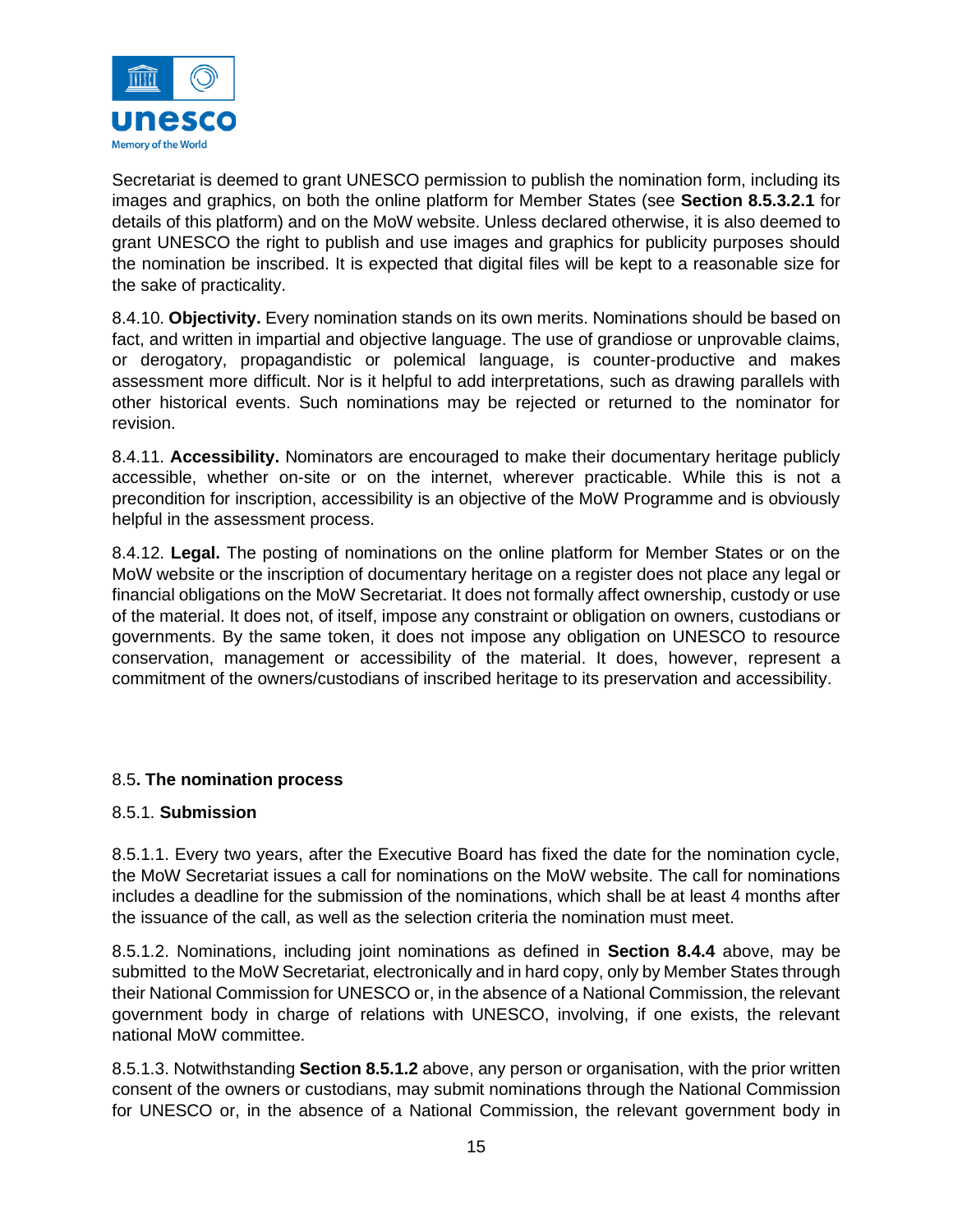

charge of relations with UNESCO, involving, if one exists, the relevant national MoW committee, of the Member State concerned by the nomination.

8.5.1.4. The following international organizations may submit nominations through the MoW Secretariat:

- The United Nations and other organizations of the United Nations system with which UNESCO has concluded mutual representation agreements;
- Organizations of the United Nations system with which UNESCO has not concluded mutual representation agreements;
- Intergovernmental organizations; and
- International non-governmental organizations that are in an official partnership with UNESCO, in accordance with the Directives concerning UNESCO's partnership with nongovernmental organizations.

8.5.1.5. If the nomination concerns one or more Member States, the concerned Member States shall approve the nomination submitted by international organizations. Such international organizations may apply for approval through the National Commission for UNESCO or, in the absence of a National Commission, the relevant government body in charge of relations with UNESCO, of the Member States concerned.

8.5.1.6. The nomination must follow the prescribed nomination form on the MoW website.

#### 8.5.2. **Registration of nominations by the MoW Secretariat**

8.5.2.1. The MoW Secretariat registers each nomination, confirms the receipt to the nominator, and verifies its completeness. If the nomination is incomplete, the MoW Secretariat will promptly request missing information to the nominator. Further action will not be taken until the nomination is complete.

8.5.2.2. If the nomination is complete, the MoW Secretariat notifies the nominator, copying the concerned Permanent Delegation, National Commission for UNESCO or, in the absence of a National Commission, the relevant government body in charge of relations with UNESCO. In case the nomination is about a document that refers to, or emanates from, a concerned Member State, the Permanent Delegation, National Commission for UNESCO or, in the absence of a National Commission, the relevant government body in charge of relations with UNESCO, or the National MoW Committee of this Member State is also notified by the MoW Secretariat. The MoW Secretariat may also notify the relevant Regional MoW Committee, if one exists.

8.5.2.3. The MoW Secretariat uploads the nomination form on the online platform for Member States.

8.5.2.4. The MoW Secretariat will then transmit the nomination to the Register Sub-Committee (RSC) for assessment.

## 8.5.3. **Admissibility and assessment of nominations by the Register Sub-Committee (RSC)**

#### 8.5.3.1. **Admissibility**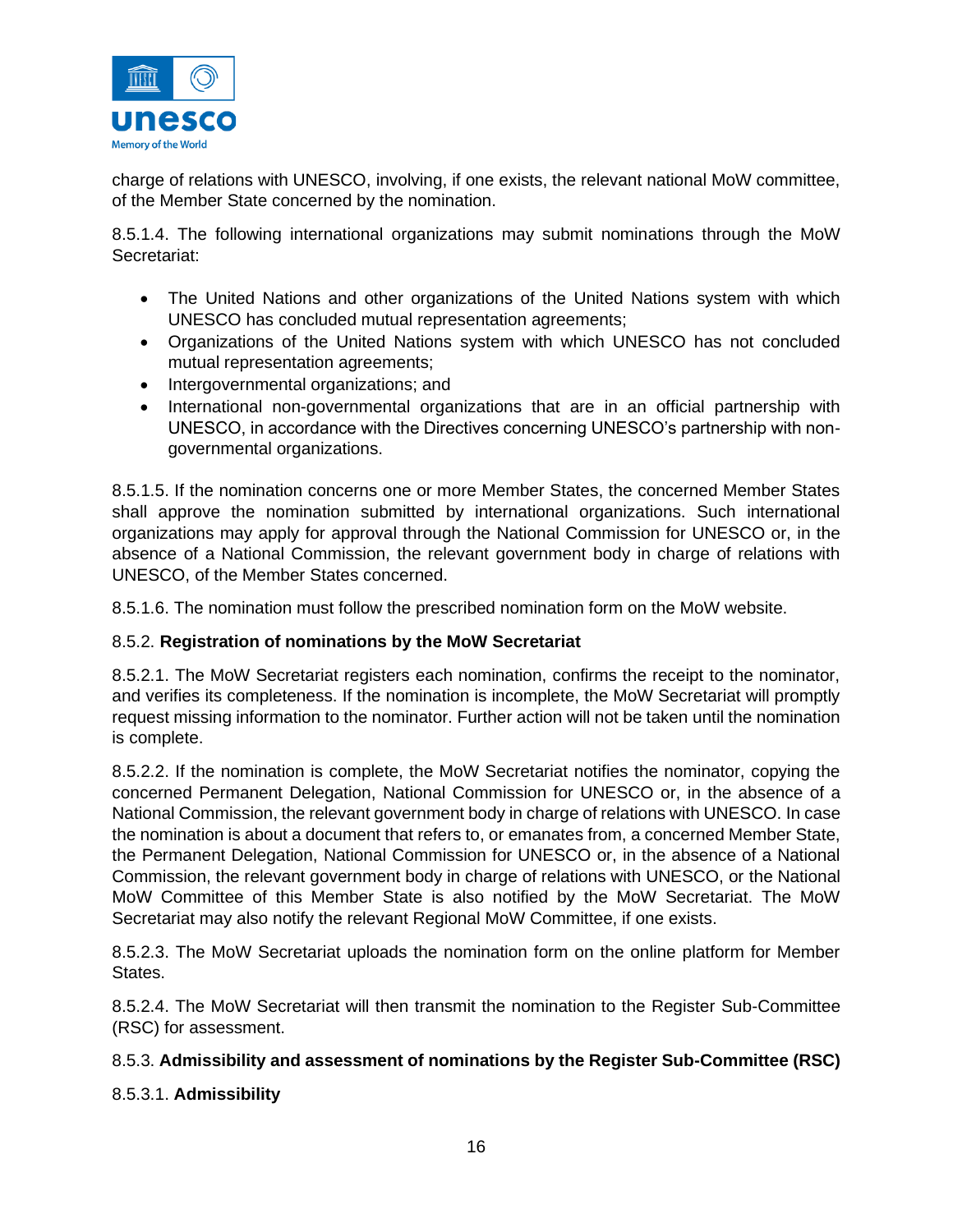

8.5.3.1.1. As part of the process, the RSC will determine the admissibility of the nomination, taking into account the list of inadmissible documents in **Section 8.2.2**.

8.5.3.1.2. The RSC's decision as to whether a particular nomination is inadmissible is final, and will be communicated to the nominator by the MoW Secretariat.

### 8.5.3.2**. Dissemination of information**

8.5.3.2.1. Once the RSC has cleared those nominations that are admissible for assessment, the MoW Secretariat uploads them on the online MoW platform set up to host all documentation on nominations to the International MoW Register. The MoW Secretariat announces the upload to Member States. The platform is accessible to Permanent Delegations to UNESCO, National Commissions for UNESCO or, in the absence of a National Commission, the relevant government body in charge of relations with UNESCO, Regional MoW Committees and National MoW Committees. Member States are automatically notified by email of any new information uploaded onto the platform. Member States may provide access to nomination files hosted on this platform to non-public documentary heritage and/or relevant national stakeholders for the purpose of facilitating the submission of comments or contestations by any individual or entity, as specified in **Section 8.5.3.3.2** below.

#### 8.5.3.3. **Submission of comments or contestations**

8.5.3.3.1. Once all nominations are uploaded onto the platform for Member States, during a period of 60 days from the upload, extended up to a maximum of 90 days upon request by a Member State, Member States may provide comments, additional information, including contestations, using a *fixed form* established by the MoW Secretariat and available on the MoW website. The MoW Secretariat confirms the receipt of the form and forwards it to the nominators, the RSC and the IAC.

8.5.3.3.2. Subject to **Section 8.5.3.2.1** on access to nomination files hosted on the online platform to non-public documentary heritage and/or relevant national stakeholders, a specified window will also be declared during which public comments, support or other information relevant to aspects of any current nomination, may be lodged by any individual or entity through Member States, using the National Commission for UNESCO or, in the absence of a National Commission, the relevant government body in charge of relations with UNESCO, involving, if one exists, the relevant national MoW committee. For instance, the sender may wish to provide information to supplement the nominator's case, or may contest the nomination on the grounds of its content or whether the admissibility and selection criteria have been met. Comments which go beyond these areas, however, will not be considered by the RSC.

8.5.3.3.3. If a Member State contests a nomination, the applicable process is described in **Section 8.6 "Incidental Process"**.

#### 8.5.3.4. **Assessment**

8.5.3.4.1. The RSC is charged with the thorough assessment of each nomination, which will include consultation with expert referees proposed by the nominator as well as other experts independently chosen by the RSC. The RSC seeks comment and evaluation from whatever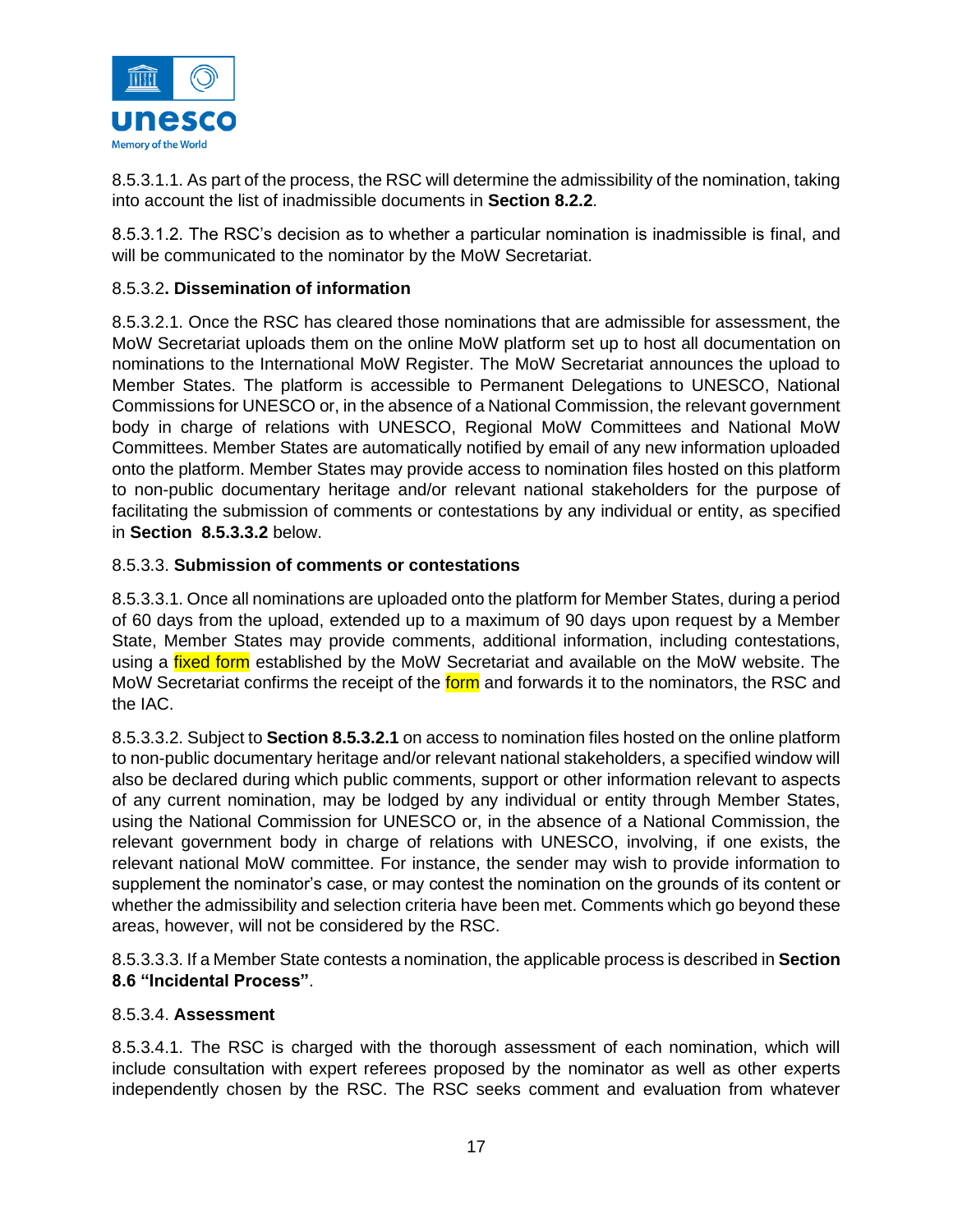

appropriate sources it considers necessary, and will compare every nomination with similar documentary heritage, including heritage already inscribed on the International MoW Register.

8.5.3.4.2. The assessment process is transparent, while having due regard for privacy concerns which may require confidentiality, and to the Code of Ethics of the IAC. The RSC operates at arm's length from the nominator so that its objectivity is not influenced. All communication with the nominator is through the MoW Secretariat.

8.5.3.4.3. As the RSC's assessment of the uncontested nominations proceeds, the MoW Secretariat may request additional information from the nominator, who may modify or update the nomination in compliance with the criteria set out in **Section 8.3**.

8.5.3.4.4. The RSC's assessments and recommendations are the result of collegial discussion and conclusion by the whole group. The work of individual RSC members is not identified.

8.5.3.4.5. When the RSC makes its recommendation to the IAC, the MoW Secretariat notifies the nominator in writing about the nature of the recommendation made, copying the Permanent Delegation, the National Commission for UNESCO or, in the absence of a National Commission, the relevant government body in charge of relations with UNESCO, Regional MoW Committees and the National MoW Committees of the Member State concerned.

8.5.3.4.6. The nominator will be given the opportunity to respond. If the RSC is not fully convinced, the nominator may be asked to provide an adapted nomination form with additional information or a stronger argument.

8.5.3.4.7. Based on the responses of the nominator, the RSC can then reconsider its assessment before submitting its recommendations to the IAC.

8.5.3.4.8. With respect to any nomination, the RSC will recommend to the IAC one of the following courses of action, with supporting reasons:

**INSCRIPTION**: the selection criteria have been met.

**PROVISIONAL INSCRIPTION**: the selection criteria have been met but some technical details are incomplete. A date for submission of the missing information will be specified, and if duly provided inscription automatically follows.

**REFER AND RESUBMIT**: the nominated heritage may potentially meet the criteria for inscription but the information provided is inadequate to fully establish this. The nominator is invited to submit a fuller nomination for assessment in the next biennial cycle.

**REJECTION**: the nomination does not demonstrate that the criteria for inscription set out in **Section 8.3** has been met. Rejection of a nomination is not necessarily a negative comment either on the significance of the documentary heritage, or the nomination form itself. For example, the RSC may feel that the documentary heritage would more appropriately be nominated for a national or regional MoW register. It may determine that it would be best as part of a joint nomination rather than on its own. Or it may conclude that the nominator has not made a convincing case on this occasion. Rejection does not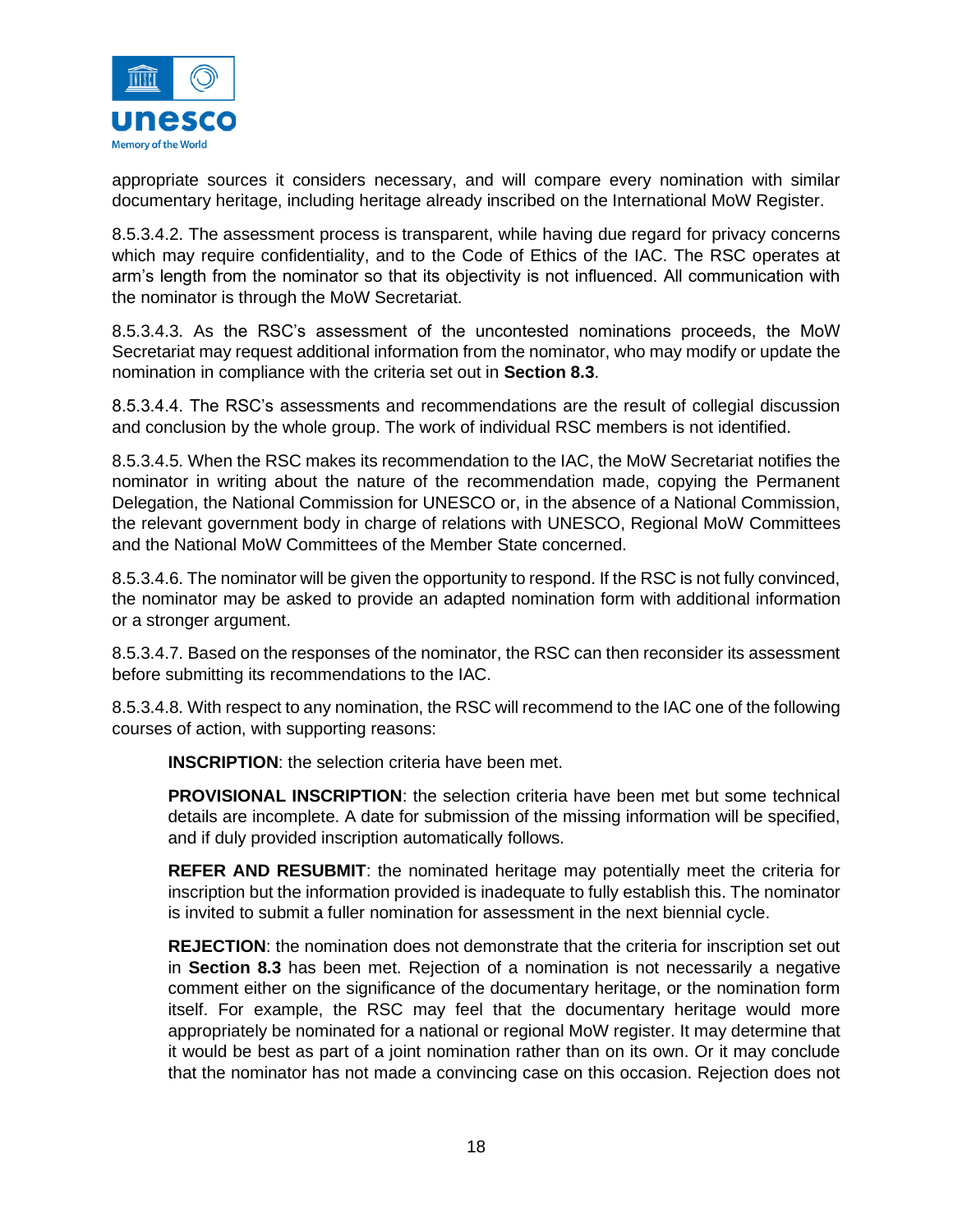

preclude re-submission. A nomination, including the original submission, can be submitted up to a maximum of three times, if the content of the nomination is unchanged.

8.5.3.4.9. The RSC submits its recommendations, with supporting explanations, to the IAC at least two months ahead of its ordinary biennial meeting.

#### 8.5.3.5. **Assessment of nominations by the International Advisory Committee (IAC)**

8.5.3.5.1. The assessment process is transparent, while having due regard for privacy concerns which may require confidentiality, and to the Code of Ethics of the IAC. The IAC operates at arm's length from the nominator so that its objectivity is not influenced. All communication with the nominator is through the MoW Secretariat.

8.5.3.5.2. On the basis of the RSC recommendation, the IAC makes its recommendation on each nomination.

8.5.3.5.3. The IAC will recommend one of the following courses of action, with supporting reasons:

**INSCRIPTION**: the criteria for inscription set out in **Section 8.3** have been met.

**PROVISIONAL INSCRIPTION**: the criteria for inscription set out in **Section 8.3** have been met but some technical details are incomplete. A date for submission of the missing information will be specified, and if duly provided inscription automatically follows.

**REFER AND RESUBMIT**: the documentary heritage may potentially meet the criteria for inscription set out in **Section 8.3** but the information provided is inadequate to fully establish this. The nominator is invited to submit a fuller nomination for consideration in the next cycle.

**REJECTION**: the nomination does not demonstrate that the criteria for inscription set out in **Section 8.3** on the International MoW Register can be met. Rejection of a nomination is not necessarily a negative comment either on the significance of the documentary heritage, or the nomination form itself. For example, the IAC may feel that the documentary heritage would more appropriately be nominated for a national or regional MoW register. It may determine that it would be best as part of a joint nomination rather than on its own. Or it may conclude that the nominator has not made a convincing case on this occasion. Rejection does not preclude re-submission. A nomination, including the original submission, can be submitted up to a maximum of three times, if the content of the nomination is unchanged.

8.5.3.5.4. The IAC will recommend to the Director-General to include an item on the agenda of the Executive Board of UNESCO. This item will propose that the Executive Board endorse the nominations decided upon by the IAC. The details of nominations will be contained in an information document to the Executive Board.

8.5.3.5.5. The MoW Secretariat shall notify the nominators of the outcome and announce the successful nominations to the media. Inscriptions will be put on the MoW website.

8.5.3.5.6. Any request by a Member State addressed to the MoW Secretariat for information regarding a nomination shall receive a response within 30 calendar days of receipt.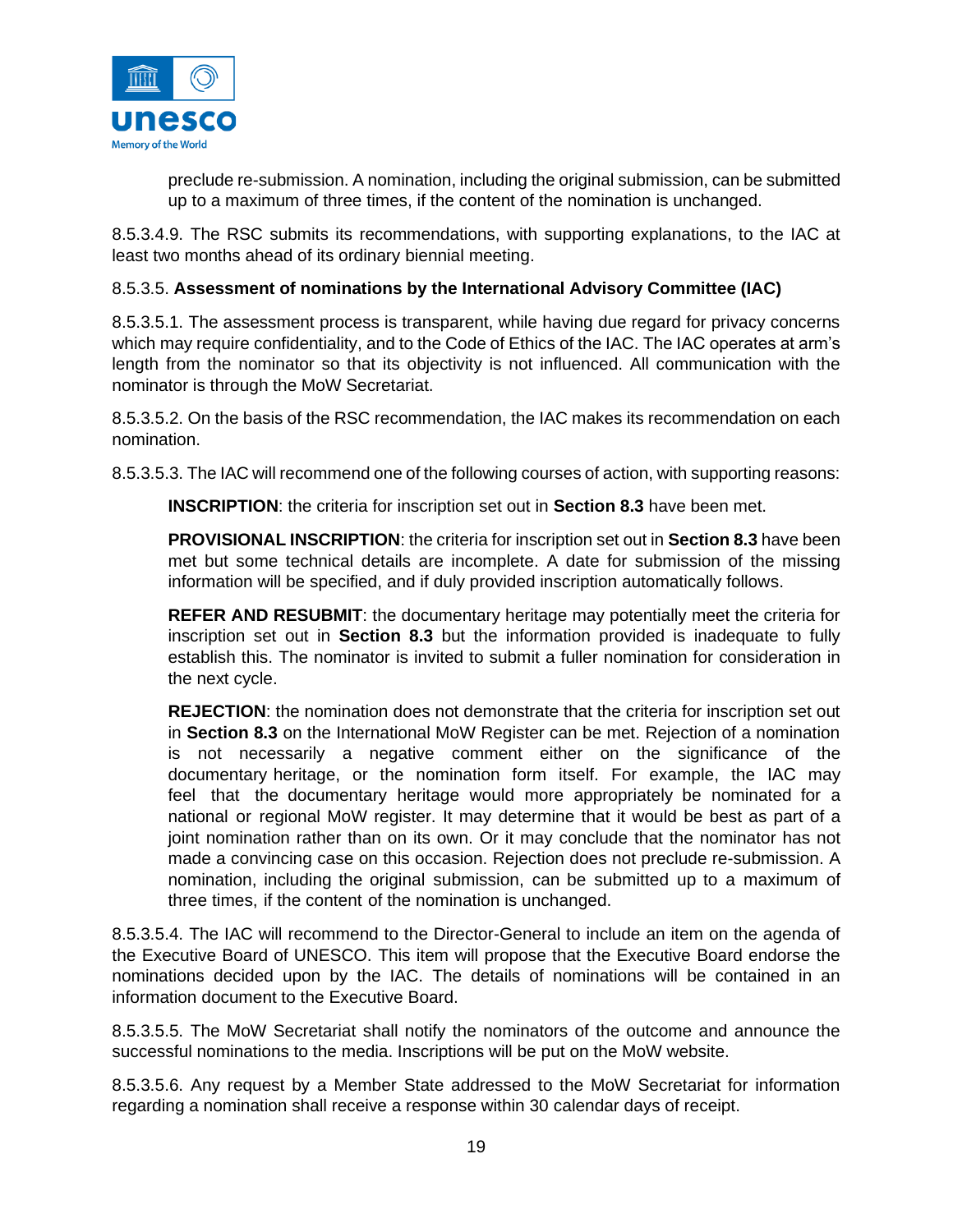

#### 8.6. **Incidental process**

8.6.1. Only contestations raised by Member States which are concerned by a particular nomination will be taken into account.

8.6.2. Contestations by other Member States, or, as appropriate, by other stakeholders, will be taken into account only if they concern the criteria for inscription set out in **Section 8.3**, or the threshold for admissibility of documents highlighted in **Section 8.2.**

8.6.3. From the day nominators are notified by the MoW Secretariat of contestations expressed over their nomination, nominators have 30 days, extended upon request by a Member State up to a maximum of 90 days, to respond. Member States expressing such contestations may indicate within 30 days of the date they receive the response by the nominators if they maintain or withdraw their contest. At the expiry of this period, and if there has been no reply from such Member States, their contestations will be considered to have been withdrawn.

8.6.4. All communications are carried out through the MoW Secretariat, which uploads them in a timely manner onto the online platform for Member States and forwards them to the contesting Member State, and, if applicable, to the RSC and the IAC.

8.6.5. Nominations may be contested on technical or other grounds. The nature of the contestation will determine the process employed for a possible resolution of the issue.

#### 8.6.5.1. **Nominations contested on technical grounds**

8.6.5.1.1. Nominations are contested on technical grounds if they raise issues associated with the list of inadmissible nominations specified in **Section 8.2** and/or the criteria for inscription specified in **Section 8.3**. Such contestations may be expressed by any individual or entity through Member States, using the National Commission for UNESCO or, in the absence of a National Commission, the relevant government body in charge of relations with UNESCO, involving, if one exists, the relevant national MoW committee, as specified in **Section 8.5.3.3.2**. In this case, the RSC shall be requested to examine such contestations and offer technical advice as to how the questions raised may be addressed by the nominator.

8.6.5.1.2. If the parties concerned are satisfied by the advice of the RSC, the nomination gets back on track as de-contested, and therefore proceeds for formal RSC/IAC assessment, as specified in **Section 8.5.3.4** and **Section 8.5.3.5**. If not, within 30 days from the receipt of the final advice from the RSC, the concerned parties may use the procedure indicated in **Section 8.6.5.2.**

#### 8.6.5.2. **Nominations contested on other grounds**

8.6.5.2.1. Nominations are contested on other grounds if the reasons advanced for the contestation fall outside the scope of the admissibility threshold and the criteria for inscription as set out in **Section 8.2** and **Section 8.3** respectively. Such contestations shall only be expressed formally, in writing, by a Member State during the periods or events mentioned under **Section 8.5.3.3** above.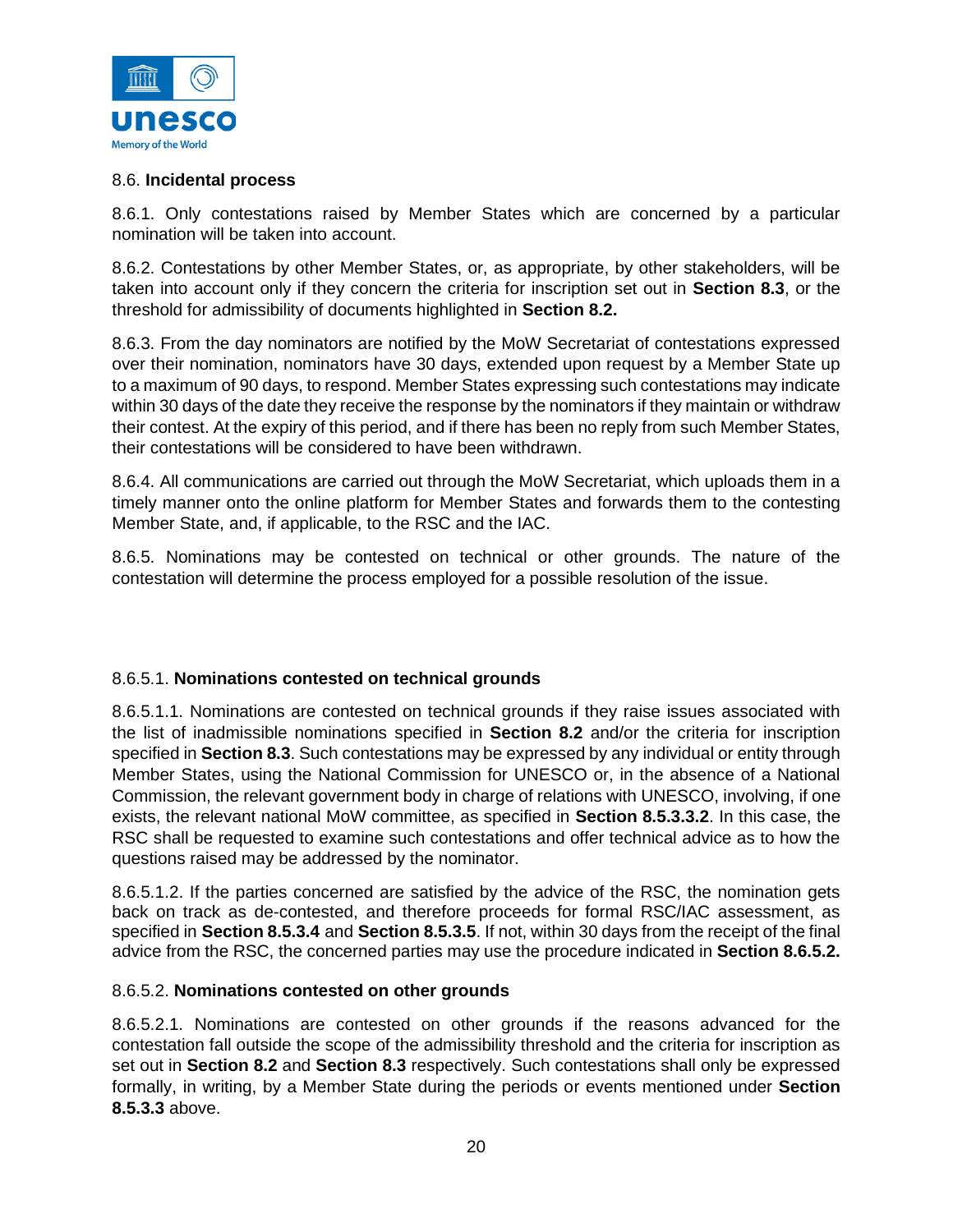

8.6.5.2.2. The IAC shall treat all admissible nomination files equally, taking into account **Section 8.6.5.2.4** below.

8.6.5.2.3. If a nomination file has been formally contested by one or more Member States on other grounds, an expert evaluation of the file by the RSC may be conducted and results of such evaluation are kept confidential and not notified to anyone, unless the concerned parties agree that the RSC evaluation could prove helpful in resolving the contest. Any further processing of the file through the cycle will be pending on the results of the dialogue process established by the concerned parties. While the dialogue process is underway, the nomination file will be stored on the platform.

8.6.5.2.4. If one or more parties to the contest object to the evaluation process as provided for in **Section 8.6.5.2.3** through a written request addressed to the UNESCO Director General indicating that they are ready to engage into a mediated/facilitated dialogue process, the Secretariat shall immediately instruct the IAC that the RSC evaluation and all other subsequent steps of processing the file through the cycle shall be withheld and dependent on the results of the dialogue process.

8.6.5.2.5. Within a period between 3 to 6 months after the receipt of the written request as mentioned in **Section 8.6.5.2.4** above, the Director General, after consultation with the concerned parties, shall nominate a mediator/facilitator agreed by the concerned parties, who shall engage in good faith and in a spirit of understanding and cooperation among nations, into a genuine dialogue process without time limit.

8.6.5.2.6. The costs incurred for the mediation/facilitation process shall be covered by the concerned parties or through voluntary contributions made for this purpose.

8.6.5.2.7. The Secretariat shall inform the Executive Board at the end of every cycle on the progress of the dialogue on all ongoing contests in the form of an information document.

8.6.5.2.8. While the dialogue process as provided for in **Section 8.6.5.2.5** is underway, the nomination file will be stored on the platform under the name "Pending Nominations" accessible only by the concerned parties. The title and a short, factual explanatory note on the state of the file shall be published on the platform instead of the file itself.

8.6.5.2.9. The nomination file will be reintroduced with priority in the ongoing cycle after the Secretariat has been informed by the concerned parties that the contest has been resolved.

8.6.5.2.10. The outcome of the dialogue may not be prejudged but the Member States concerned are expected to conduct such dialogue in the spirit of the 2015 Recommendation, "underlining the importance of documentary heritage to promote the sharing of knowledge for greater understanding and dialogue, in order to promote peace and respect for freedom, democracy, human rights and dignity."

## **8.7. Additions to existing inscriptions**

8.7.1. Where individual documents exist in multiple copies and variant versions – for example, printed books or feature films released in differing versions or multiple languages – the nomination will relate to the intellectual entity – the work – itself, rather than just the specific copy(ies) cited.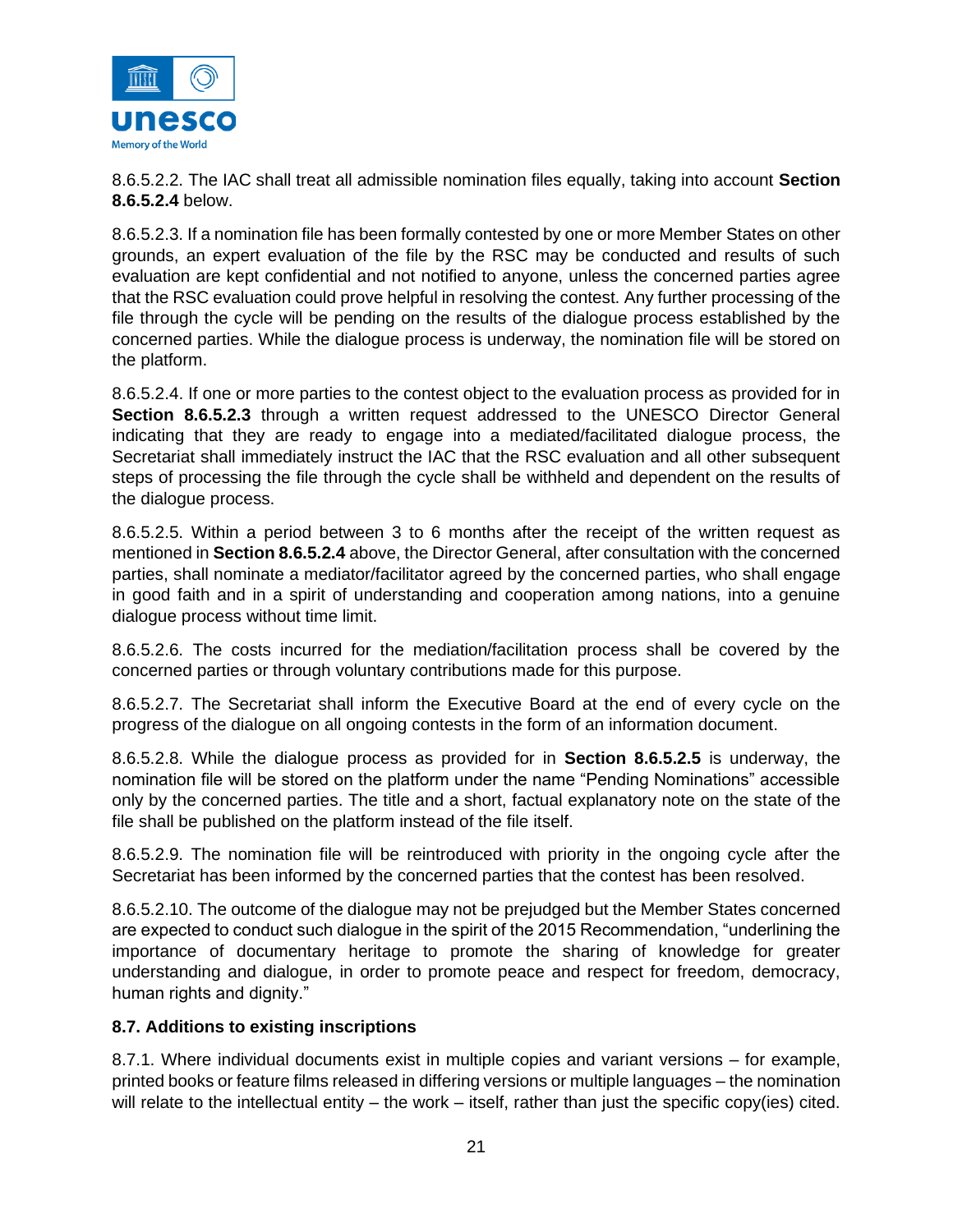

If further copies of comparable integrity and antiquity are subsequently identified, they may be proposed for addition to an existing inscription.

8.7.2. The same mechanism will also apply to inscribed collections that prove to be incomplete: for example, where the collection is spread over multiple institutions and further parts of the collection are later identified. Further, as inscribed collections grow incrementally there may be a case for updating an existing inscription, provided this does not change the character or attributes of the inscribed collection.

8.7.3. As detailed in the *[Companion](https://en.unesco.org/sites/default/files/memory_of_the_world_register_companion_en.pdf)* to these General Guidelines, available on the MoW website, the retention of dynamic born digital material on the International MoW Register may require an update subsequent to the original inscription.

8.7.4. In all these cases, the process may be initiated by the owner/custodian, by the IAC or its Bureau, or the MoW Secretariat. The attendant case work is assigned to the RSC and may involve:

- reviewing the existing nomination and establishing standards of authenticity, uniqueness, integrity and rarity appropriate to the particular case;
- identifying the proposed exemplars, their owners/custodians and relevant management plans;
- preparing the case for adding the exemplars to the existing inscription;
- reviewing whether the currently inscribed document(s) continue to meet the selection criteria.

8.7.5. The MoW Secretariat then contacts the relevant owners/custodians to obtain their agreement to add the copies to the inscription.

8.7.6. Proposals utilise a simplified nomination form available on the MoW website. Beyond this, the closing date and other processes required for the biennial intake of nominations apply, with the outcome announced at the same time as the list of new inscriptions. A Certificate of Inscription is awarded to the owning/custodial institutions concerned.

#### **8.8. Monitoring and reporting of inscriptions**

8.8.1. Consistent with the provisions of the 2015 Recommendation, the status and well-being of inscribed documents needs to be systematically monitored:

- to provide an assessment of the impact of inscription on the preservation of documentary heritage within a Member State or organization;
- to provide an assessment of the condition of the inscribed documents and of measures being taken to maintain it;
- to establish a framework to seek advice on preservation should their condition have deteriorated or be otherwise at risk;
- to promote collaboration and sharing of experiences across the MoW network and maintain the credibility of the MoW Programme.